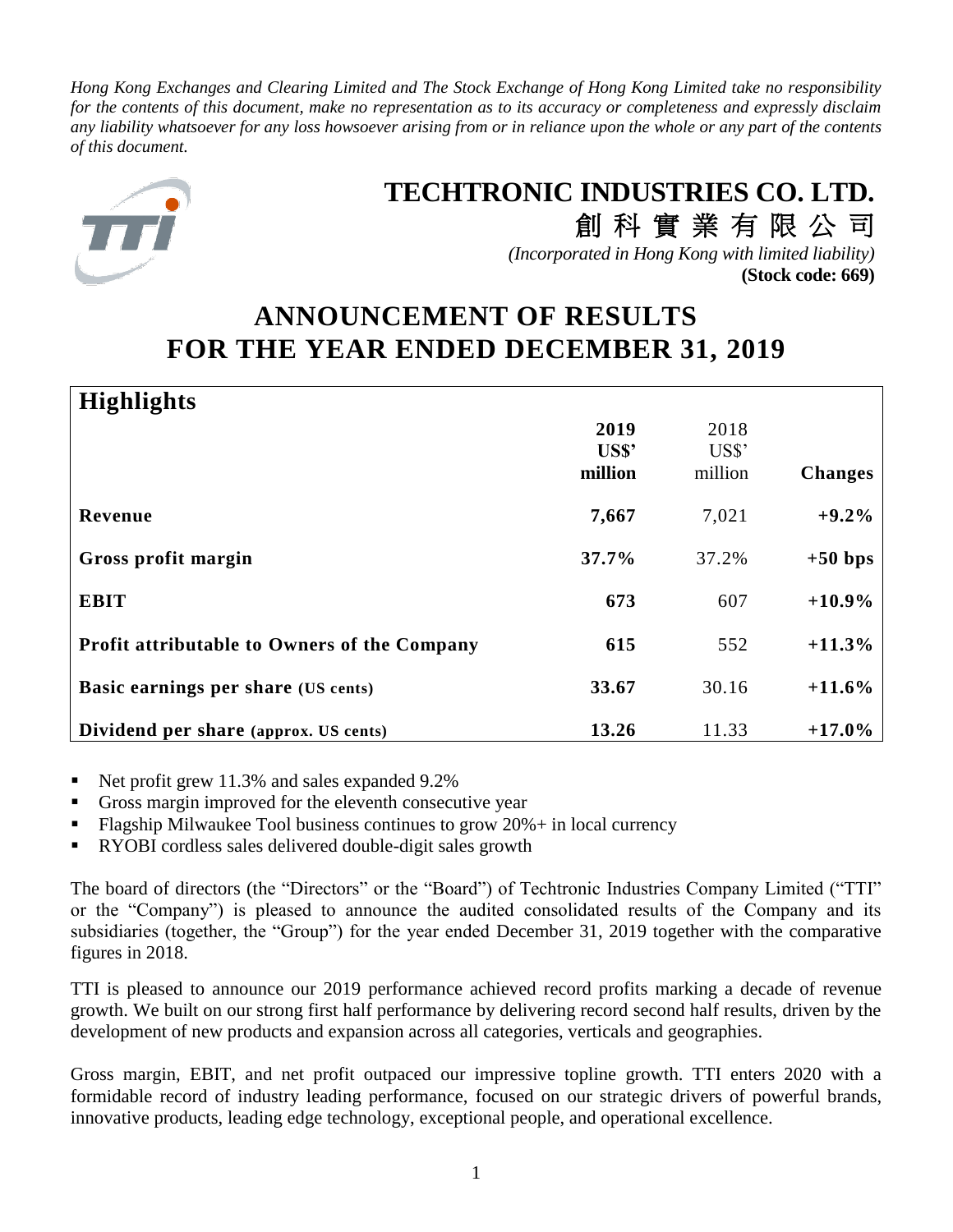## **BUSINESS HIGHLIGHTS**

### **Solid Corporate Performance**

TTI reported sales of US\$7.7 billion, an increase of 9.2% over 2018 and 10.7% growth in local currency. The defining force behind our sustained success is our cordless leadership strategy. We continue to expand our cordless product families by further investing in our core lithium battery platforms, driving cutting-edge brushless motor technology and developing state-of-the art electronics and power management systems. The result is a flow of new products with demonstrable end-user benefits. Our flagship Power Equipment business, representing 88.6% of total sales, grew 13.0% to US\$6.8 billion. Driving this stellar performance is our Milwaukee Tool business with another year of impressive performance of 21.7% growth in local currency while the RYOBI ONE+ business generated a high single digit sales increase. We continued to make progress in the Floor Care and Appliance business with the strategic cordless and carpet washing categories up 18.9% over 2018. The overall Floor Care business declined 13.5%, however EBIT improved 12.8% as we strengthened the division by exiting certain European markets and discontinuing non-strategic legacy categories. Despite the sales decline, we are very encouraged with the performance of our cordless and carpet washing categories, which have both been well received by the market and have delivered significant growth.

TTI continued to consolidate and strengthen its position in North America delivering industry leading growth of over 10.2% while EMEA grew an outstanding 13.5% in local currency. Our selective geographic expansion into targeted under-represented markets is progressing with successes in key markets in the Nordic and Eastern European arena. In rest of world, Australia and our Asia businesses again produced another excellent year with above market growth at 10.0% in local currency.

### **Continuing Operational Excellence**

Our flow of high margin new products, mix management, productivity gains and volume leverage helped drive the gross margin up for the  $11<sup>th</sup>$  successive year. Gross margin expanded from 37.2% in 2018 to 37.7% in 2019. We maintained a relentless focus on operational excellence through the TTI OPEX system, generating efficiencies throughout our operations and expanding the supply chain beyond the traditional base. To support our rapid growth, we have made investments to expand our global manufacturing footprint in Asia, Mexico and the USA. Our manufacturing operation in Vietnam which has expanded rapidly over the last year has now become a strategically important part of our global manufacturing operations. These initiatives are delivering world-class service levels, high quality products, while helping us mitigate headwinds, including tariffs, and positioning TTI for future growth.

### **Delivering Financial Performance**

EBIT increased 10.9% to US\$673 million, with the EBIT margin improving by 10 basis points to 8.8%. Shareholders' profits rose 11.3% to US\$615 million, with earnings per share increasing 11.6% over 2018 to US33.67 cents. Through our disciplined working capital management, we delivered a gearing of 0.5% and working capital as 14.3% of sales.

The Board is recommending a final dividend of HK58.00 cents (approximately US7.46 cents) per share. Together, with the interim dividend of HK45.00 cents (approximately US5.79 cents) per share, this will result in a full-year dividend of HK103.00 cents (approximately US13.26 cents) per share, against HK88.00 cents (approximately US11.33 cents) per share in 2018, an increase of 17.0%.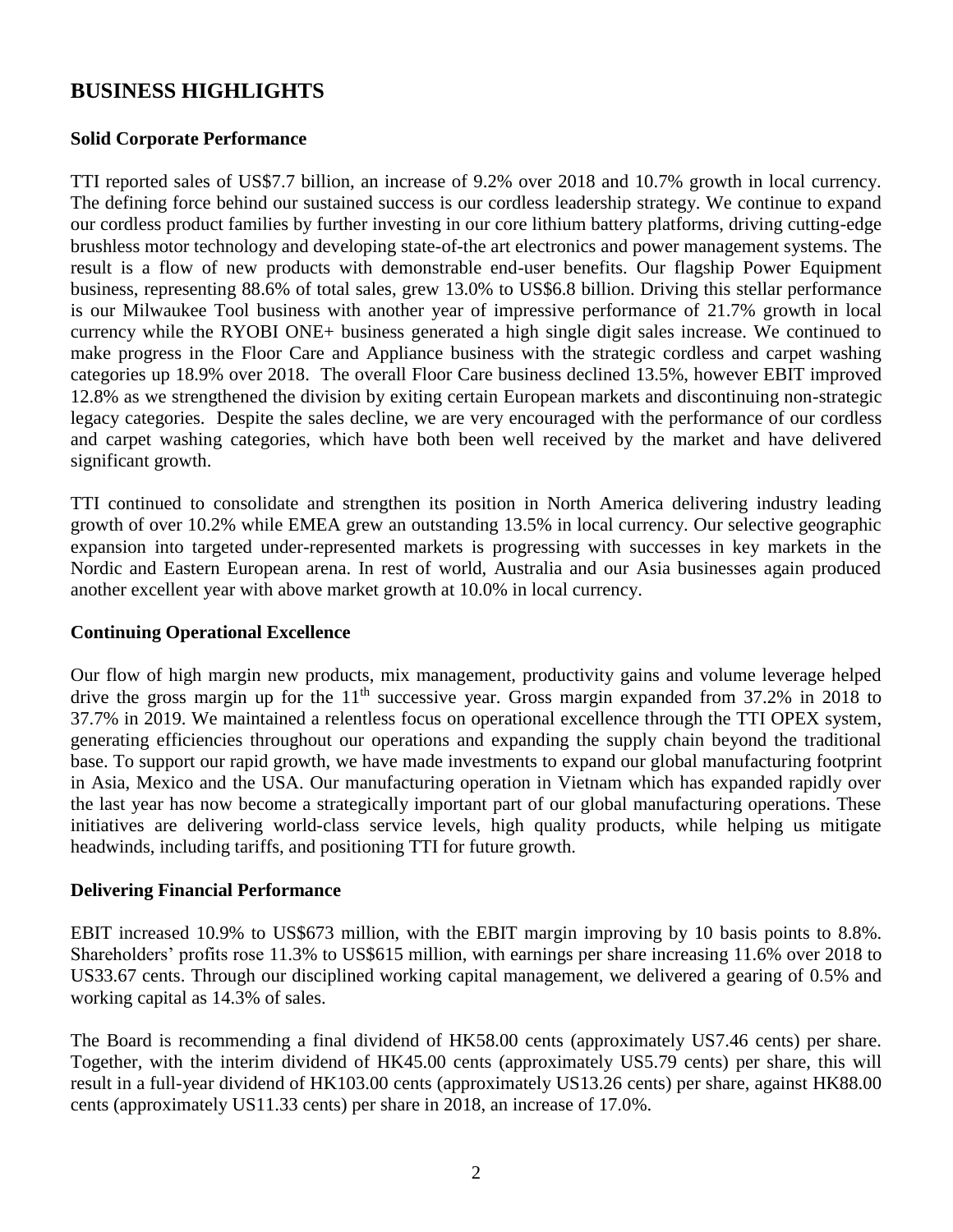### **High-Performance Strategy**

A core foundation for our continued success has been an uninterrupted strategic focus on cordless technology over the years. We have remained dedicated to the four strategic pillars of Powerful Brands, Innovative Products, Exceptional People and Operational Excellence that have allowed us to concentrate on building an organization that delivers sustained performance, growth and profitability. TTI has followed its cordless leadership strategy in prioritizing the development of the cordless technologies necessary to bring revolutionary and ergonomic products to our end-users. We are leveraging our global product development resources and enhancing our well established power tool battery platforms for MILWAUKEE and RYOBI that are the most extensive in the industry as well as our newly launched battery platform for our floor care business. We see a bright future as we pursue the expansion of our cordless technology into new product categories.

We have identified new targets which are in line with our product development. An exciting and revolutionary development is the launch of the industrial MILWAUKEE MX FUEL Equipment system. The system is the result of extensive research and development into the industrial construction and maintenance equipment industries. This new groundbreaking cordless system is the platform that provides the technology and capability for Milwaukee Tool to step into the light equipment space.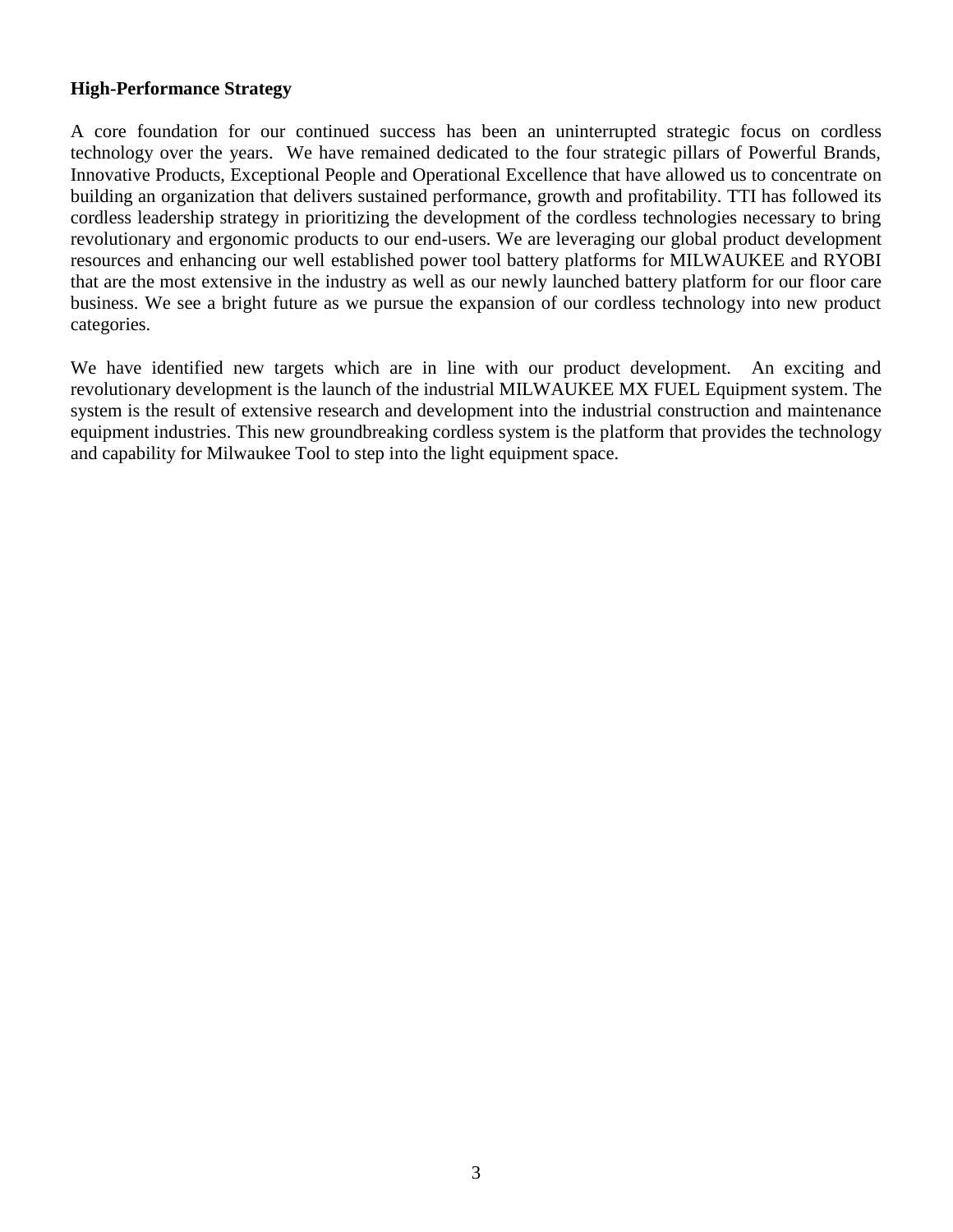# **REVIEW OF OPERATIONS**

### **Power Equipment, Accessories, Storage, and Hand Tools**

TTI's Power Equipment business, featuring MILWAUKEE industrial tools, RYOBI DIY power tools and RYOBI outdoor products delivered outstanding organic growth in all key markets with revenue increasing 13.0% to US\$6.8 billion. The relentless development of new innovative products, targeted sales and marketing investments and strategic geographic expansion all drove the stellar 2019 performance. Operating profit was up 10.8% to US\$663 million. The Power Equipment business represented 88.6% of total sales.

### *Industrial*

Our flagship MILWAUKEE Industrial Tool business delivered exceptional worldwide sales growth of over 21.7% in local currency. The ongoing introduction of disruptive technology and innovative new products resulted in significant expansion across new and existing product categories and geographies. Milwaukee Tool is capturing new users in targeted core trades of electrical, mechanical, plumbing, remodeling, transportation maintenance and power utility. Driven by technological advancements, MILWAUKEE products deliver improved safety, performance and productivity solutions for professional and industrial users throughout the world.

### *Power Tools*

Our MILWAUKEE Power Tool business is leveraging on its disruptive cordless technology, converting users to our clean lithium battery energy from legacy power systems such as corded, pneumatic, hydraulic and gas. Leading the way is the MILWAUKEE M18 platform with over 195 tools on a single platform and the M12 platform with over 115 compatible products.

MILWAUKEE remains focused on introducing new technology to support existing system users in addition to attracting new users to the extensive MILWAUKEE M12 and M18 cordless systems. The introduction of the M18 REDLITHIUM HIGH OUTPUT CP 3.0 and XC 8.0 battery packs offer 50% more power while running 50% cooler and delivering up to 60% more runtime. In addition, Milwaukee Tool continues investing and expanding the solutions in the FUEL brushless system enabling the conversion of alternate power sources while increasing safety and productivity on the jobsite. As an example, the M18 FUEL 9" Cutoff Saw eliminates the inconveniences in dealing with gas-powered cutoff saws while the M18 FUEL 7- 1/4" Rear Handle Circular Saw delivers more power and faster cuts than an AC corded saw. The M18 FUEL 1" High Torque Impact Wrench is the world's first and most powerful impact wrench on the market enabling users to eliminate pneumatic hoses and cords on the worksite. The relentless dedication to the professional trades is evident throughout Milwaukee Tool's targeted industry verticals.

We recently announced the revolutionary cordless MX FUEL Equipment System. The MX FUEL cordless platform will redefine the professional light equipment sector with breakthrough levels of power delivery and one completely compatible battery system. Set to replace legacy powered technologies of corded electric, pneumatic, hydraulic and gas powered equipment, this system transforms the light equipment market by delivering the performance, run-time and durability demanded by the trades without the hazards associated with emissions, noise, vibration and the frustrations of gas maintenance. Launching with 10 products, the new MX FUEL Equipment System is the platform that provides the technology and capability for MILWAUKEE to take a giant step into the light equipment space.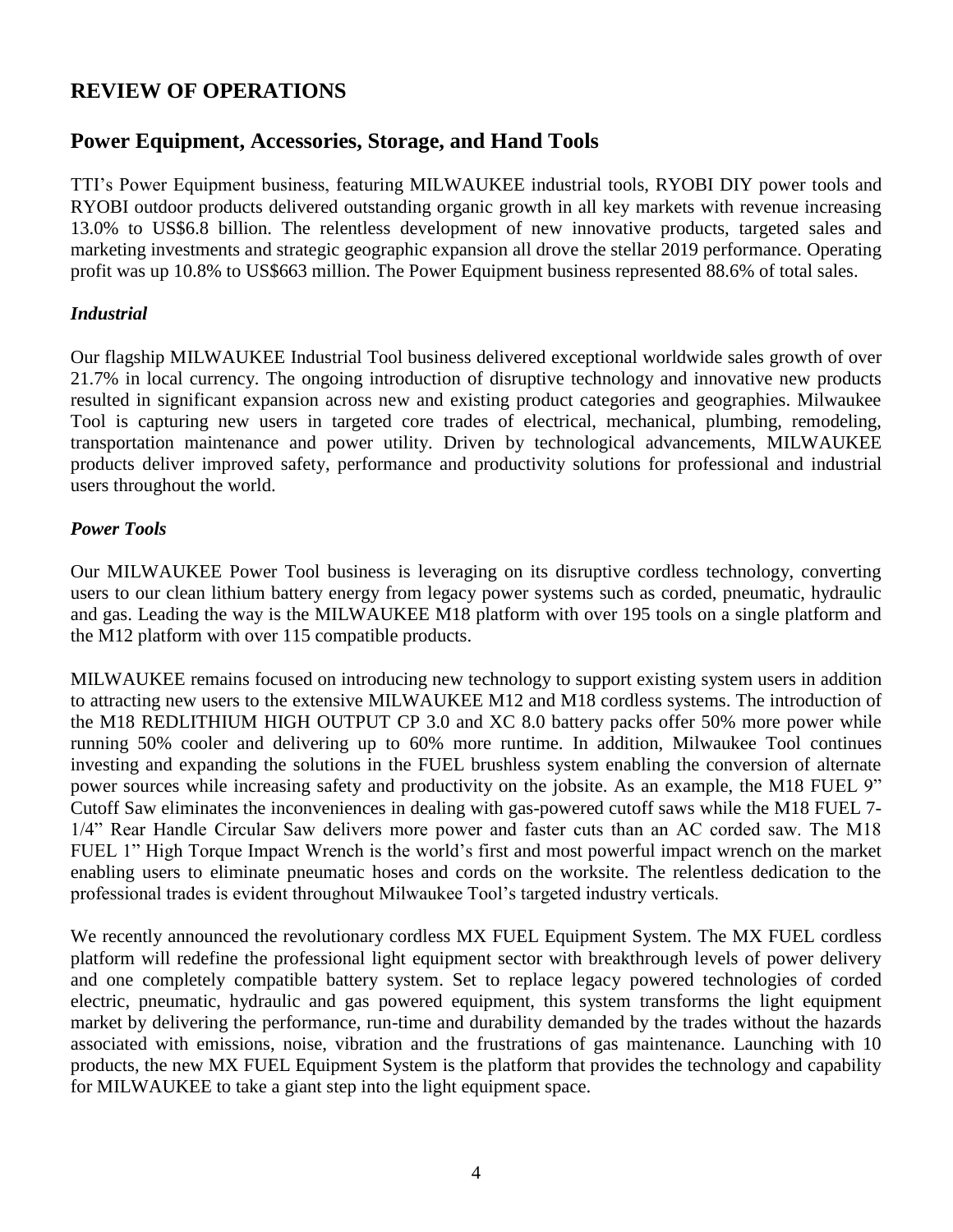#### *Accessories*

Our MILWAUKEE high-performance cordless tools are increasingly powerful and technologically advanced. The MILWAUKEE Accessory business is focused on developing accessories engineered to optimize the performance on cordless tools. Double-digit growth in the accessories business was fueled by the launch of the third generation of SHOCKWAVE driving accessories which are engineered to be the most durable, best fitting driver bits on the market. Investments in the Imperial Blades operations coupled with the introduction of product innovations drove the expansion of the high-growth oscillating category. The MILWAUKEE Carbide Cutting technology advancements are delivering user demand and resulting in exciting category growth.

### *Hand Tools*

In 2019 the MILWAUKEE Hand Tools delivered exceptional growth propelled by innovative new products. A range of innovative mechanics hand tools with best in class features rolled out in 2019. In addition, we have launched a breakthrough range of tape measures that feature industry leading performance.

### *Storage*

The number of tools owned by users continues to grow, creating a massive opportunity for modular and portable jobsite storage solutions. Milwaukee Tool's versatile PACKOUT system exceeds all expectations. With an astonishing growth rate in 2019, PACKOUT is now the largest assortment of professional modular storage in North America with over 20 unique products across the system. Exciting additions to the system include the PACKOUT crates, dolly, and mounting plates and most notably, the M18 PACKOUT Radio + Charger. This radio combines the powerful M18 technology with the innovative PACKOUT system resulting in the ultimate jobsite sound system. Built from the ground-up to be fully compatible with all PACKOUT modular storage products and the ability to charge all M18 Batteries, it is the ultimate connected charging solution for the jobsite.

### *Personal Protective Equipment*

Milwaukee Tool's commitment to productivity and safety inspired the expansion into the personal protective equipment market with the introduction of over 180 new solutions thoughtfully designed to keep users safe, while improving productivity on the jobsite. These include new hard hats, safety glasses, highvisibility safety vests, respirators, hearing protection and impact resistant gloves that offer breakthrough versatility, flexibility, and durability in a market space that has seen stagnant innovation for years.

#### *Consumer Power Tools & Outdoor Products*

The RYOBI cordless business delivered double digit sales growth in 2019. After years of focused investment, RYOBI is now the global leader in DIY cordless power tools and outdoor cordless products with the 18V ONE+ and 40V Systems. The RYOBI brand is at the forefront of the cordless revolution disrupting the DIY industry with an impressive flow of new products targeting the remodeler, hobbyist, automotive and value oriented professional users to name a few. The RYOBI commitment to platform compatibility has inspired a loyal following of users and has driven significant household penetration.

The RYOBI brushless range is gaining traction worldwide. The RYOBI power tool product development focus on the DIY user is set to expand the ONE+ System beyond today's 130 tools with continued innovation breakthroughs.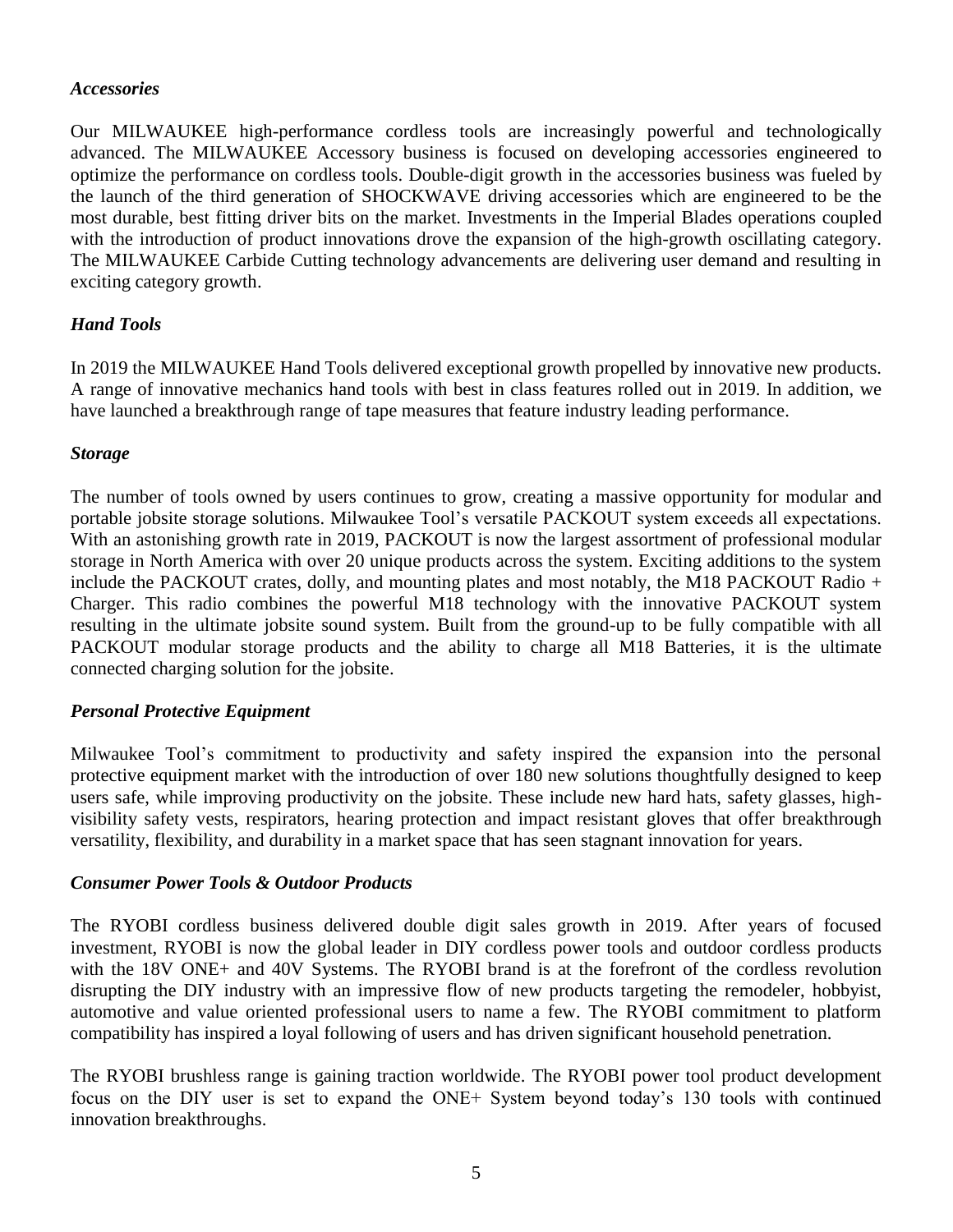The RYOBI Outdoor business generated strong mid-teen sales growth in key markets in 2019. Our RYOBI ONE+ and 40V cordless platforms are flourishing as consumers convert from gas to our environmentally friendly high-performing cordless solutions. Our cordless technology is driving a once in a generation revolution. RYOBI is now the number one cordless DIY outdoor product brand globally.

We are aggressively investing in a myriad of new ONE+ and 40V outdoor products. The new product pipeline in the 40V platform is the growth engine driving the expansion of the system. The entire 40V handheld product range was updated for 2019, with the most significant launches including the attachment capable string trimmer, jet fan blower, hedge trimmer and a brushless chainsaw. Additionally, we launched two powerful new brushless self-propelled mowers on the 40V platform in 2019.

# **Floor Care and Appliances**

In 2019, the Floor Care and Appliance business made outstanding progress developing the categories of Cordless cleaning and Carpet Washers. The transition has resulted in 18.9% growth in these categories yearover-year making a significant contribution to the overall business. We have been disciplined in transitioning our floor care business from dated legacy corded floor care products to high-performance cordless and newly engineered state-of-the-art carpet washers. The floor care and appliance sales decline of 13.5% from prior year was a result of our successful strategic exit of the German floor care business while improving our profitability in the segment. The disciplined expansion of in-house manufacturing for our strategic categories in cordless cleaning and carpet washing products to the US and Vietnam has been a great success. The Floorcare and Appliances business accounted for 11.4% of TTI total sales and generated US\$10 million of operating profit, up 12.8% from 2018.

The HOOVER and VAX cordless ONEPWR floor care family has great potential. We launched with seven ONEPWR products including the JET Multi-floor Cleaner and the BLADE Stick Vac. Our HOOVER and VAX Carpet Washers impressively delivered strong double-digit growth, fueled by the expansion of our SMARTWASH, POWERDASH and PLATNIUM platforms, the leading carpet washers in North America and the UK.

We are excited about the potential of our Floor Care business with our key strategic focus on cordless, carpet washing and solutions. We made significant progress in 2019 in our product and manufacturing strategy, positioning the business to deliver consistently improving financial results in the years ahead.

# **DIVIDEND**

The Directors have recommended a final dividend of HK58.00 cents (approximately US7.46 cents) per share with a total of approximately US\$136,603,000 for the year ended December 31, 2019 (2018: HK50.00 cents (approximately US6.44 cents)) payable to the Company's shareholders whose names appear on the register of members of the Company on May 22, 2020. Subject to the approval by the shareholders at the forthcoming annual general meeting of the Company, the proposed final dividend is expected to be paid on or about June 19, 2020. This payment, together with the interim dividend of HK45.00 cents (approximately US5.79 cents) per share (2018: HK38.00 cents (approximately US4.89 cents)) paid on September 20, 2019, makes a total payment of HK103.00 cents (approximately US13.26 cents) per share for 2019 (2018: HK88.00 cents (approximately US11.33 cents)).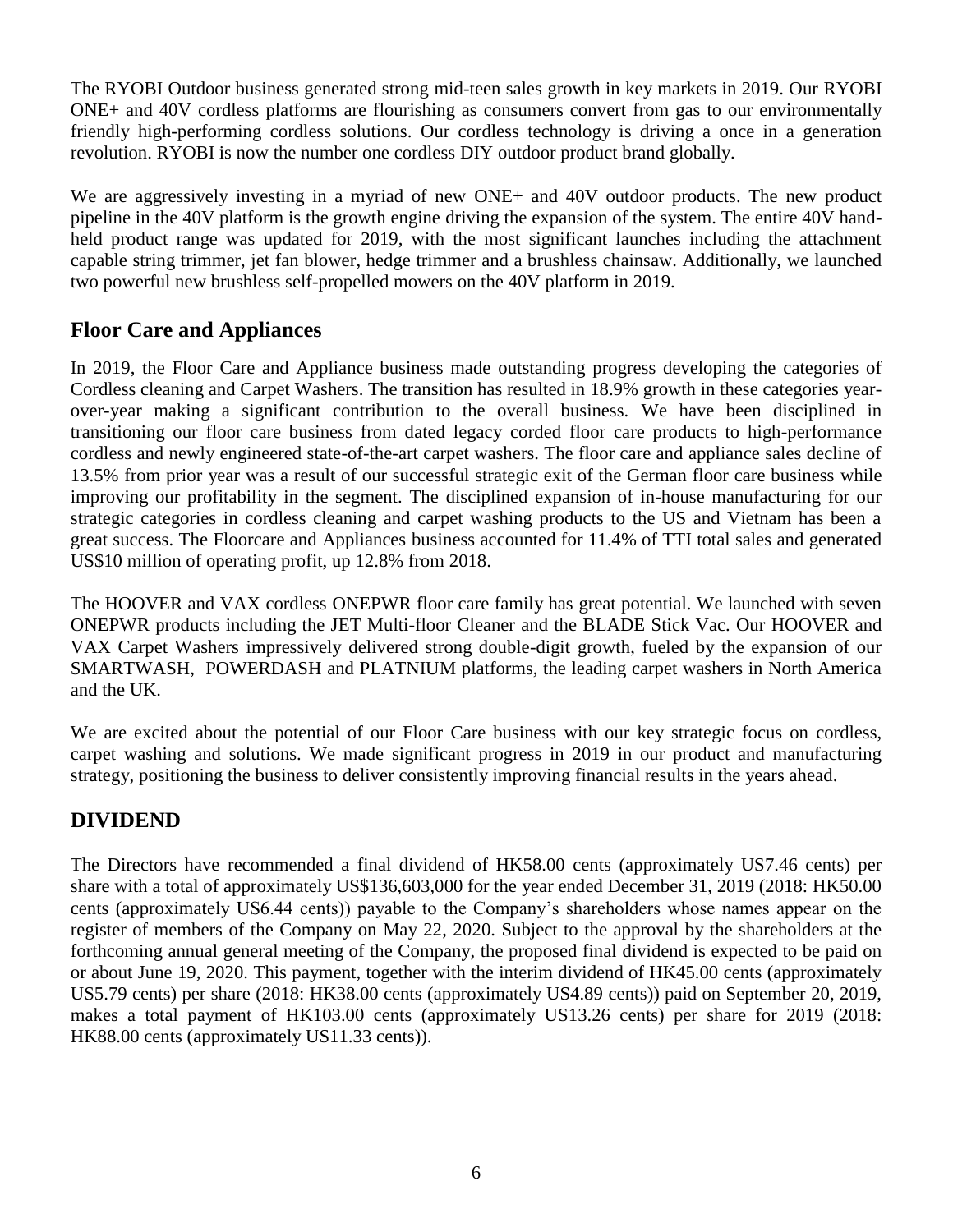# **FINANCIAL REVIEW**

### **FINANCIAL RESULTS**

### *Result Analysis*

The Group's revenue for the year amounted to US\$7.7 billion, an increase of 9.2% as compared to US\$7.0 billion in 2018. Profit attributable to Owners of the Company amounted to US\$615 million as compared to US\$552 million in 2018, an increase of 11.3%. Basic earnings per share for the year improved to US33.67 cents as compared to US30.16 cents in 2018.

EBIT amounted to US\$673 million, an increase of 10.9% as compared to US\$607 million in 2018.

### *Gross Margin*

Gross margin improved to 37.7% as compared to 37.2% last year. The margin improvement was the result of new product introduction, mix management, category expansion, highly disciplined and efficient operation systems and volume leverage together with very effective action plans mitigating tariffs impact.

### *Operating Expenses*

Total operating expenses for the year amounted to US\$2,230 million as compared to US\$2,014 million in 2018, representing 29.1% of turnover (2018: 28.7%). The increase was mainly due to the strategic investments in new products and promotional activities to maintain the sales growth momentum and continual margin improvements.

Investments in product design and development amounted to US\$230 million, representing 3.0% of turnover (2018: 2.9%) reflecting our continuous strive for innovation. We will continue to invest in breakthrough technology and deliver broad base end-user products and categories as these are most critical not only to maintain sales growth momentum but also margin expansions.

Net interest expenses for the year amounted to US\$12 million as compared to US\$13 million in 2018, a reduction of US\$1 million or 5.7% despite the increase in business volume and higher interest rate environment as compared to previous year. Interest coverage, expressed as a multiple of EBITDA to total interest was 19.8 times (2018: 22.9 times).

The effective tax rate, being tax charged for the year to before tax profits was at 7.0% (2018: 7.1%). The Group will continue to leverage its global operations and align its strategy to cope with various tax policies change globally to further improve overall tax efficiencies.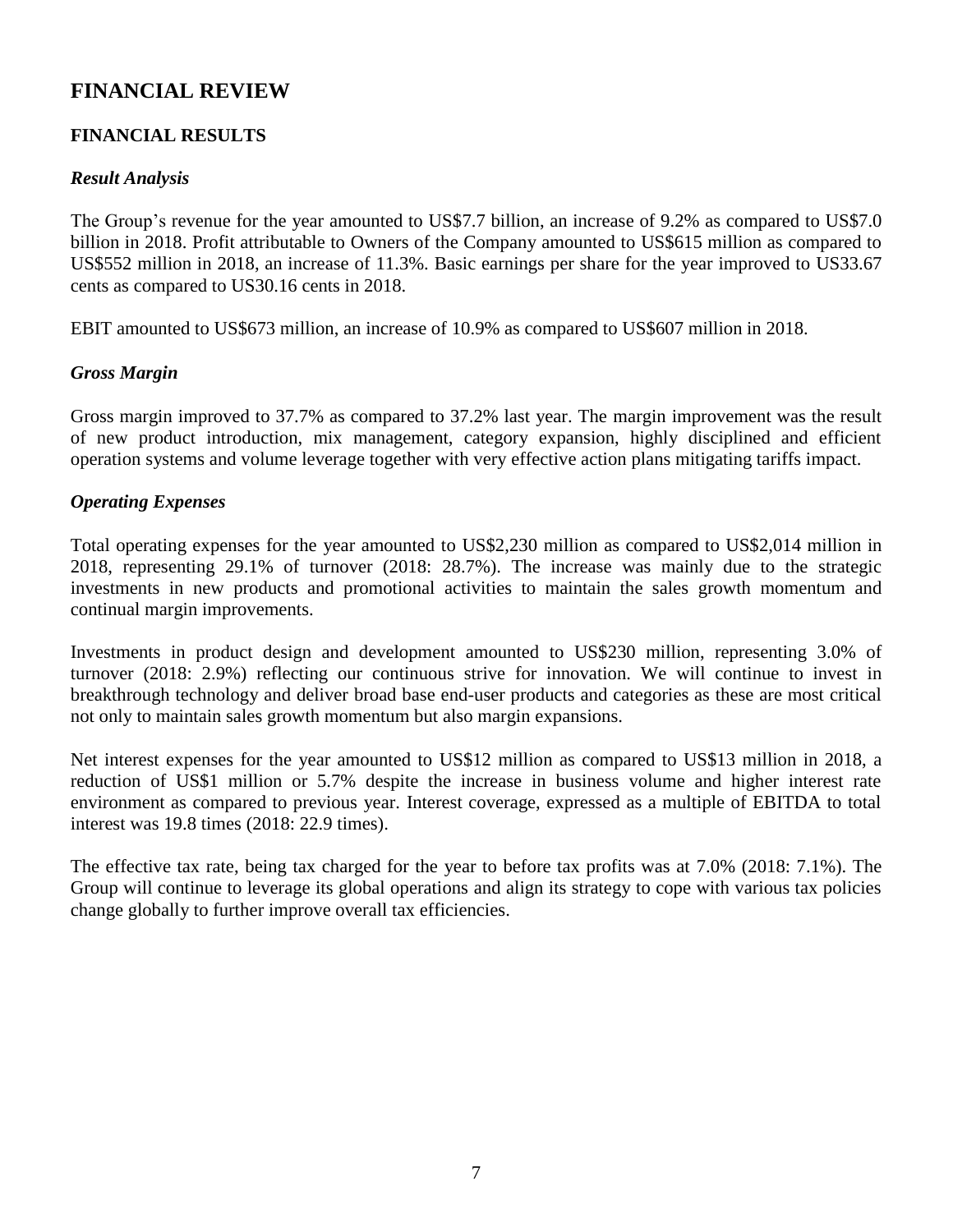### **LIQUIDITY AND FINANCIAL RESOURCES**

### *Shareholders' Funds*

Total shareholders' funds amounted to US\$3.4 billion as compared to US\$3.1 billion in 2018. Book value per share was at US\$1.85 as compared to US\$1.67 last year, an increase of 10.8%.

### *Financial Position*

The Group continued to maintain a strong financial position. As at December 31, 2019, the Group's cash and cash equivalents amounted to US\$1,412 million (2018: US\$1,104 million), of which 44.6%, 28.6%, 9.4% and 17.4% were denominated in US\$, RMB, EUR and other currencies respectively.

The Group's net gearing, expressed as a percentage of total net borrowing (excluding bank advance from factored trade receivables which are without recourse in nature) to equity attributable to Owners of the Company, was at 0.5% as compared to net cash in 2018. The Group remains confident that gearing will remain low going forward.

### *Bank Borrowings*

Long term borrowings accounted for 52.9% of total debts (2018: 56.0%).

The Group's major borrowings continued to be in US Dollars. Borrowings are predominantly LIBOR based. There is a natural hedge mechanism in place as the Group's major revenues are in US Dollars and currency exposure therefore is low. Currency, interest rate exposures, and cash management functions are all being closely monitored and managed by the Group's treasury team.

Amongst the bank borrowings, fixed rate debts account for 12.6% of the total bank borrowings, the balance being floating rate debts.

### *Working Capital*

Total inventory was at US\$2,113 million as compared to US\$1,767 million in 2018. Days inventory increased by 9 days from 92 days to 101 days. The higher inventory days as compared to past years was mainly due to the strategic decision to carry a higher level of inventory to support our service level, considering our high growth momentum and to mitigate tariffs impact. The Group will continue to focus in managing the inventory level and improve inventory turns.

Trade receivable turnover days were at 55 days as compared to 57 days last year. Excluding the gross up of the receivables factored which is without recourse in nature, receivable turnover days were at 52 days as compared to 53 days last year. The Group is comfortable with the quality of the receivables and will continue to exercise due care in managing the credit exposure.

Trade payable days were 104 days as compared to 100 days in 2018 as the Group managed to leverage the volume and order visibility for better trade terms from suppliers.

Working capital as a percentage of sales was at 14.3% as compared to 13.3% in 2018.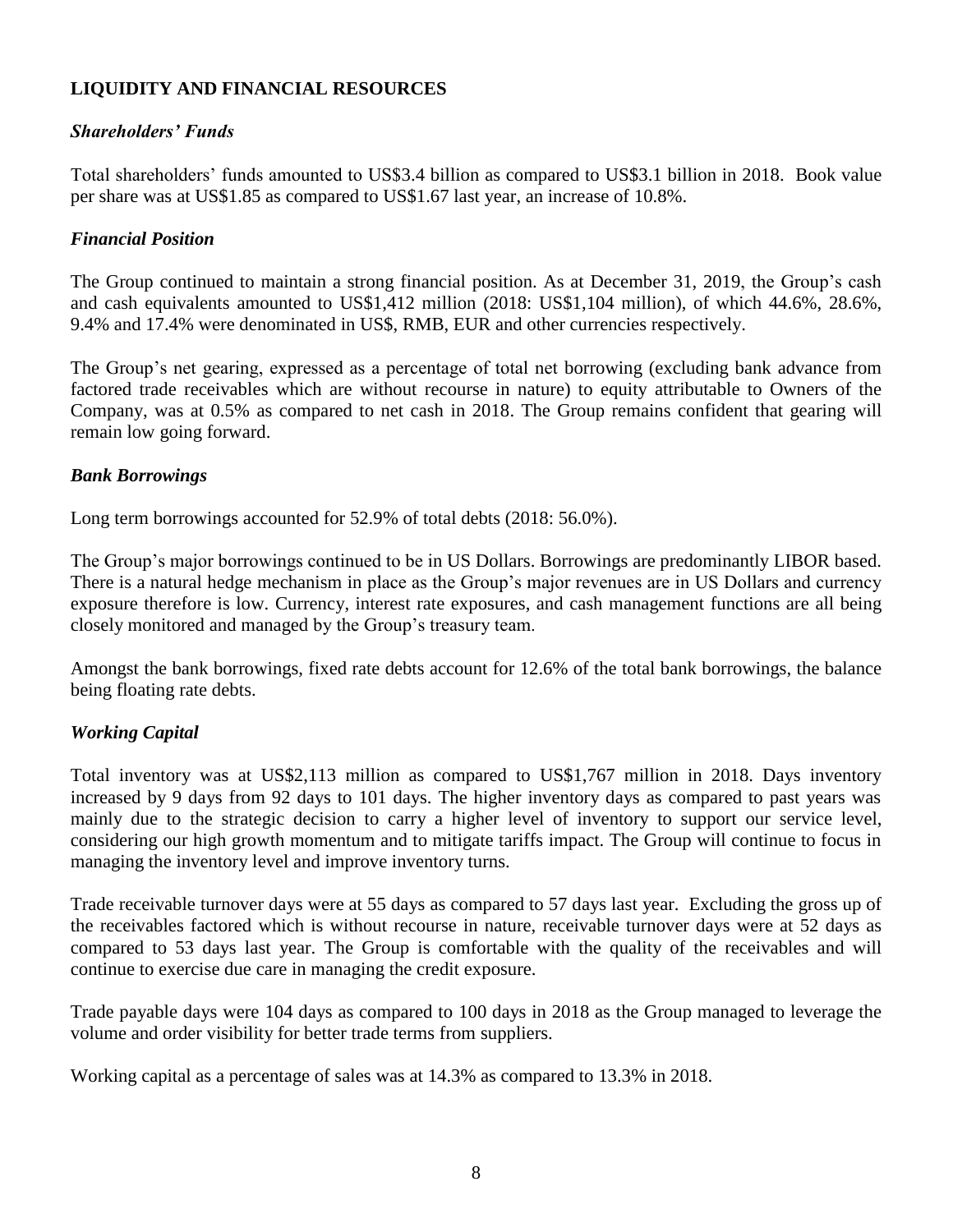### *Capital Expenditure*

Total capital expenditures for the year amounted to US\$375 million and additional US\$82 million for headquarters located in the USA (2018: US\$259 million).

### *Capital Commitments and Contingent Liabilities*

As at December 31, 2019, total capital commitments for the acquisition of property, plant and equipment contracted for but not provided amounted to US\$58 million (2018: US\$119 million), and there were no material contingent liabilities or off balance sheet obligations.

### *Charge*

None of the Group's assets are charged or subject to encumbrance.

### *Major Customers and Suppliers*

For the year ended December 31, 2019

- (i) the Group's largest customer and five largest customers accounted for approximately 46.8% and 55.7% respectively of the Group's total revenue; and
- (ii) the Group's largest supplier and five largest suppliers accounted for approximately 7.0% and 19.1% respectively of the Group's total purchases (not including purchases of items which are of a capital nature).

As far as the Directors are aware, none of the Directors, their associates or any shareholders who owned more than 5% of TTI's share capital had any interest in the five largest customers or suppliers of the Group.

# **HUMAN RESOURCES**

The Group employed a total of 33,177 employees as at December 31, 2019 (2018: 28,972) in Hong Kong and overseas. Total staff cost for the year under review amounted to US\$1,337 million (2018: US\$1,117 million).

The Group regards human capital as vital for the Group's continuous growth and profitability and remains committed to improving the quality, competence and skills of all employees. It provides job-related training and leadership development programs throughout the organization. The Group continues to offer competitive remuneration packages, discretionary share options and bonuses to eligible staff, based on the performance of the Group and the individual employee.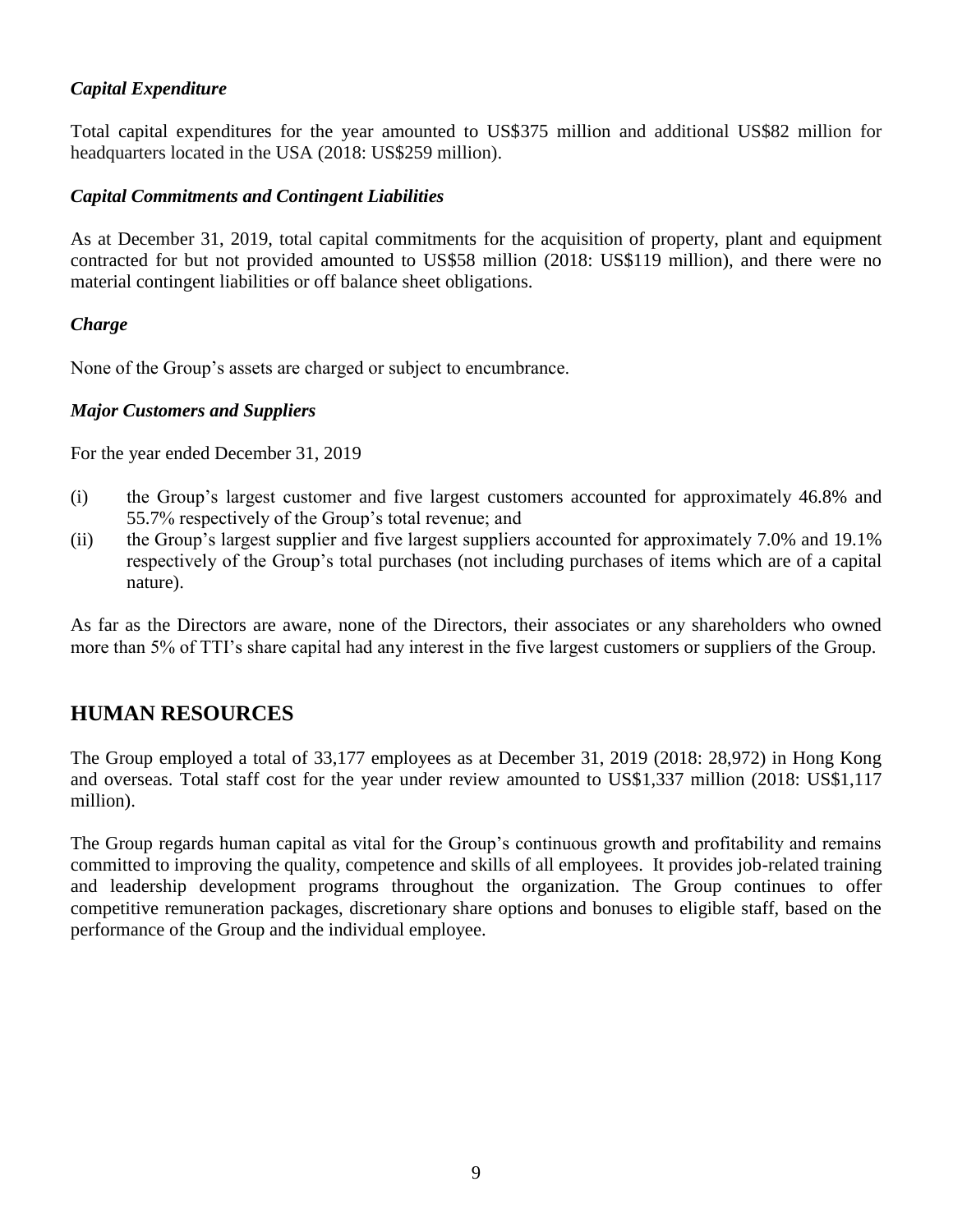# **CORPORATE STRATEGY AND BUSINESS MODEL**

The Group is a world-class leader in design, manufacturing and marketing of power tools, outdoor power equipment and floor care for consumers, professional and industrial users in the home improvement, infrastructure and construction industries. We are committed to implementing our long term strategic plan that focuses on "Powerful brands, Innovative Products, Operational Excellence and Exceptional People".

We continue to strengthen our portfolio of powerful brands with a focused marketing approach. Brands extension into new product categories and under-represented markets enable us to generate outstanding growth. Geographic expansion will be a highlight of TTI's future, our long term strategy is to aggressively build our business both inside and outside North America and we have spent relentless efforts to expand and establish presence in high potential markets around the world.

Introducing innovative new products is the centerpiece of our long term strategy. We continue to invest in building a high-speed product development process, enabling us to respond faster to customer requests and emerging opportunities, giving us a vigorous competitive advantage.

Our strategy in operational excellence will continue, we will drive further gains in efficiency across our manufacturing operations, supporting further margin improvement.

We continue to deploy our Leadership Development Program (LDP) to develop our pool of talent for the future. The LDP initiative is successfully feeding talent into key positions throughout the company.

# **REVIEW OF FINANCIAL INFORMATION**

The Audit Committee has reviewed with senior management of the Group and Messrs Deloitte Touche Tohmatsu the accounting principles and practices adopted by the Group and has discussed internal controls and financial reporting matters, including the review of Group's consolidated financial statements for the year ended December 31, 2019. The Board acknowledges its responsibility for the preparation of the accounts of the Group.

# **COMPLIANCE WITH THE CORPORATE GOVERNANCE CODE OF THE LISTING RULES**

The Company has complied with all the code provisions of the Corporate Governance Code set out in Appendix 14 of the Rules Governing the Listing of Securities on the Stock Exchange of Hong Kong Limited (the "Listing Rules") (the "Corporate Governance Code") throughout the year ended December 31, 2019, save that none of the Directors are appointed for a specific term since they are subject to retirement by rotation and re-election in accordance with the Articles of Association of the Company. Under Article 107(A) of the Articles of Association of the Company, one-third of the Board of directors (the "Board") must retire by rotation at each general meeting of the Company, and if eligible, offer themselves for re-election.

The Company has also voluntarily complied with a number of the recommended best practices set out in the Corporate Governance Code, aimed at further enhancement of the Company's corporate governance standard as well as promotion of the best interests of the Company and shareholders as a whole.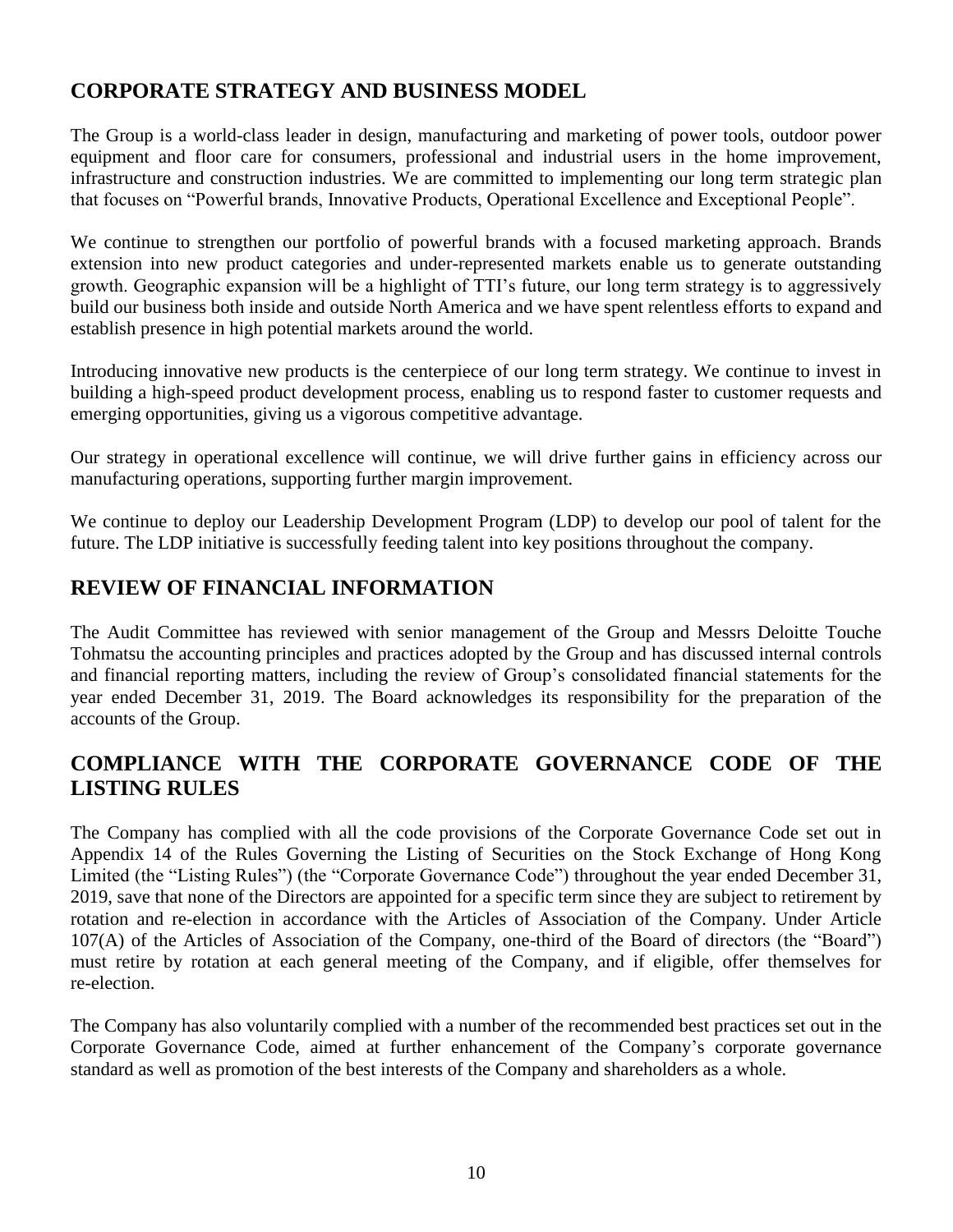# **COMPLIANCE WITH THE MODEL CODE OF THE LISTING RULES**

The Board has adopted the provisions of the Model Code for Securities Transactions by Directors of Listed Issuers set out in Appendix 10 of the Listing Rules (the "Model Code"). Specific enquiries have been made with all Directors who have confirmed that they have fully complied with the required standards as set out in the Model Code during the year ended December 31, 2019.

# **PURCHASE, SALE OR REDEMPTION OF SECURITIES**

A total of 2,350,000 ordinary shares were cancelled by the Company during the year, among which (i) 850,000 shares were bought back and settled during the year at prices ranging from HK\$40.45 to HK\$41.50; and (ii) 1,500,000 shares were bought back in December 2018 and cancelled in January 2019 at prices ranging from HK\$41.25 to HK\$43.00. The aggregate amount paid by the Company for such buybacks cancelled during the year amounting to US\$12,644,000 was charged to the retained earnings.

The shares bought back were cancelled immediately and accordingly the issued share capital of the Company was reduced correspondingly. The buy-backs of the Company's shares during the year were effected by the Directors pursuant to the mandate granted by shareholders at the previous annual general meeting of the Company, with a view to benefiting shareholders as a whole by enhancing the net asset value per share and earnings per share of the Company.

Except as disclosed above, neither the Company nor any of its subsidiaries purchased, redeemed or sold any of the Company's listed securities during the year.

# **CLOSURE OF REGISTER OF MEMBERS**

The register of members of the Company will be closed for the following periods:

To ascertain members' eligibility to attend and vote at the 2020 Annual General Meeting, the register of members of the Company will be closed from May 13, 2020 to May 15, 2020, both days inclusive, during which period no transfers of shares will be effected. In order to qualify to attend and vote at the 2020 Annual General Meeting, all transfers accompanied by the relevant share certificates must be lodged with the Company's share registrars, Tricor Secretaries Limited, at Level 54, Hopewell Centre, 183 Queen's Road East, Hong Kong for registration not later than 4:00 p.m. on May 12, 2020.

To ascertain members' entitlement to the final dividend, the register of members of the Company will be closed on May 22, 2020 when no transfers of shares will be effected. In order to qualify for the final dividend, all transfers accompanied by the relevant share certificates must be lodged with the Company's share registrars, Tricor Secretaries Limited, at Level 54, Hopewell Centre, 183 Queen's Road East, Hong Kong for registration not later than 4:00 p.m. on May 21, 2020.

## **ANNUAL GENERAL MEETING**

The annual general meeting of the Company will be held on May 15, 2020 and the notice of the annual general meeting will be published and dispatched to the shareholders of the Company within the prescribed time and in such manner as required under the Listing Rules.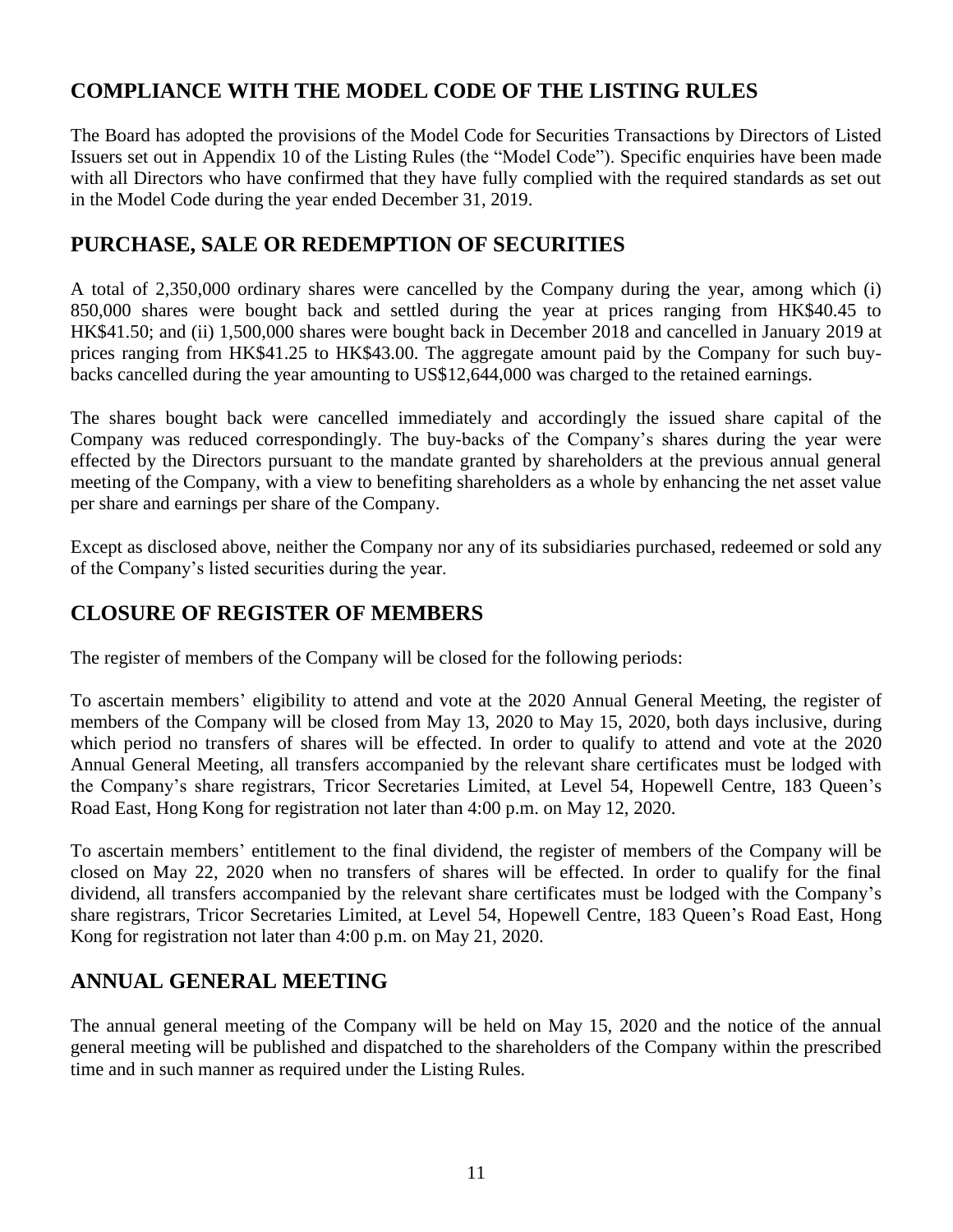### **Strong Outlook**

TTI has an enviable track record of organically growing the top and bottom lines faster than our competitors. Looking forward, we have outlined strategic targets for expanding the product families around our leading MILWAUKEE and RYOBI battery platforms, entering new vertical markets and selective geographic expansion which create exciting opportunities for continued, above-market, sustained growth. These targets are aligned with our investments in R&D, strategic SG&A and new product development teams to continue delivering a flow of technically advanced innovative products that are fundamentally changing the way our users work at home and on the jobsite.

The Coronavirus is a global concern and with the situation as it currently stands today, we believe that we are well positioned given our diversified manufacturing base and supply chain to deal with the challenges that may present themselves and we are confident we will be able to deliver a solid 2020.

TTI remains committed to our strategic initiative of expanding our cordless leadership. One of the key factors is TTI OPEX which supports our world class product development system, drives deep management discipline and financial rigor. TTI is highly focused on further developing our world-class organization and has a pool of talent progressing through our Leadership Development Program. We are dedicated to stringent governance practices, sustainability and to increasing our positive impact on the environment.

We would like to thank our loyal customers, suppliers, shareholders, Board and entire TTI organization for another outstanding year. Our dedicated, skilled and passionate teams across the globe are enabling us to continuously achieve outstanding results. It is our unrelenting bold vision, customer focus and business momentum that will make 2020 another successful year and position TTI with exciting opportunities in the decade to come.

> By Order of the Board **Horst Julius Pudwill** Chairman

### Hong Kong, March 4, 2020

*As at the date of this announcement, the Board comprises five Group Executive Directors, namely Mr. Horst Julius Pudwill (Chairman), Mr. Stephan Horst Pudwill (Vice Chairman), Mr. Joseph Galli Jr. (Chief Executive Officer), Mr. Patrick Kin Wah Chan and Mr. Frank Chi Chung Chan, two Non-executive Directors, namely, Prof. Roy Chi Ping Chung GBS BBS JP and Mr. Camille Jojo and five Independent Non-executive Directors, namely, Mr. Christopher Patrick Langley OBE, Mr. Peter David Sullivan, Mr. Vincent Ting Kau Cheung, Mr. Johannes-Gerhard Hesse and Mr. Robert Hinman Getz.*

*This results announcement is published on the website of the Company (www.ttigroup.com) and the HKExnews (www.hkexnews.hk).*

*All trademarks and trade names listed other than AEG and RYOBI are owned by the Group.*

*AEG is a registered trademark of AB Electrolux (publ.), and is used under license.*

*RYOBI is a registered trademark of Ryobi Limited, and is used under license.*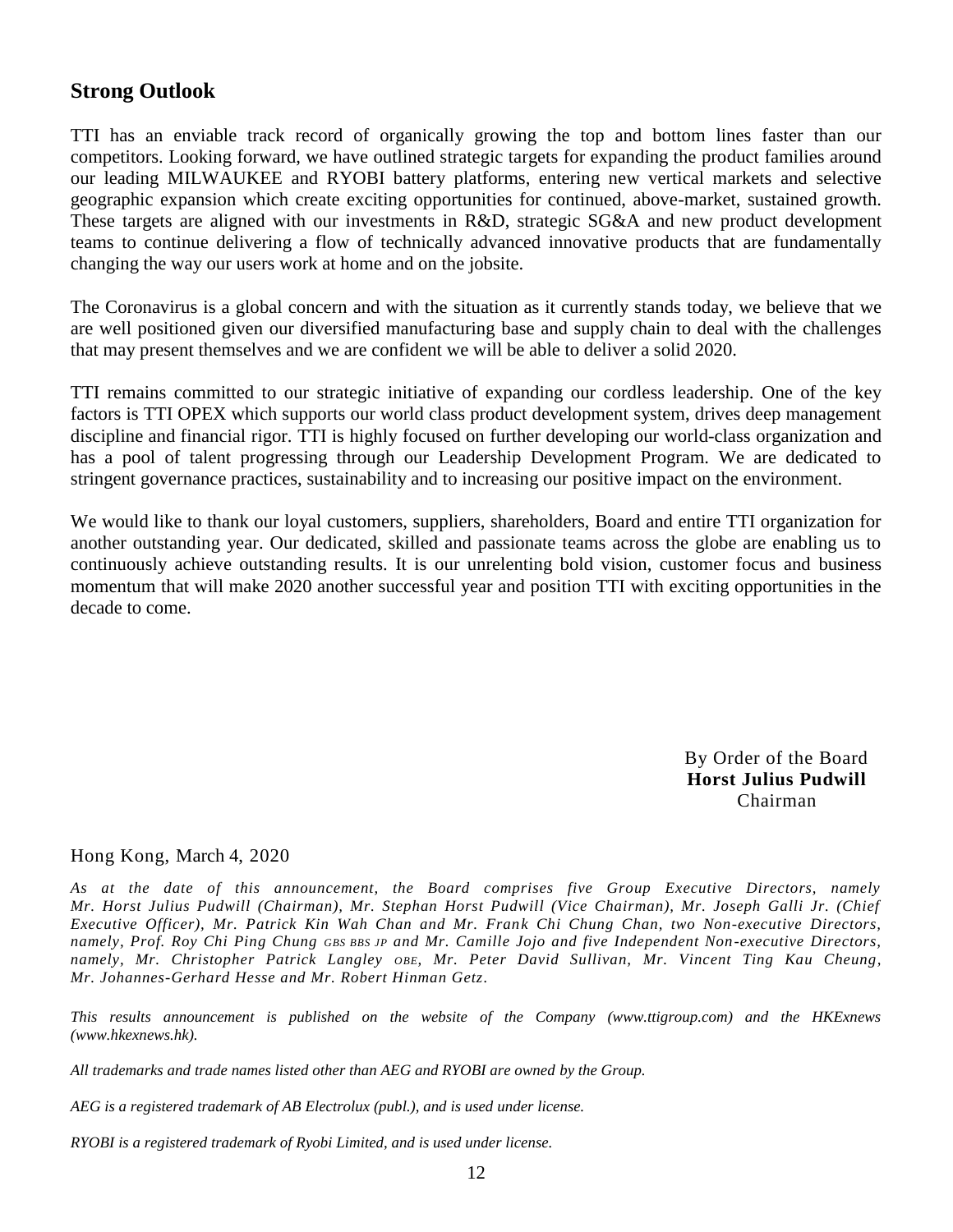# **RESULTS SUMMARY**

# **CONSOLIDATED STATEMENT OF PROFIT OR LOSS AND OTHER COMPREHENSIVE INCOME**

*For the year ended December 31, 2019*

|                                                                     | <b>Notes</b>   | 2019            | 2018            |
|---------------------------------------------------------------------|----------------|-----------------|-----------------|
|                                                                     |                | <b>US\$'000</b> | <b>US\$'000</b> |
| Revenue                                                             | $\overline{2}$ | 7,666,721       | 7,021,182       |
| Cost of sales                                                       |                | (4,774,065)     | (4,406,605)     |
| Gross profit                                                        |                | 2,892,656       | 2,614,577       |
| Other income                                                        | $\mathfrak{Z}$ | 10,542          | 7,013           |
| Interest income                                                     |                | 40,215          | 25,204          |
| Selling, distribution and advertising expenses                      |                | (1, 195, 138)   | (1,103,437)     |
| Administrative expenses                                             |                | (804,989)       | (708, 135)      |
| Research and development costs                                      |                | (229,796)       | (202, 563)      |
| Finance costs                                                       | 4              | (52, 323)       | (38,049)        |
|                                                                     |                |                 |                 |
| Profit before share of results of associates and taxation           |                | 661,167         | 594,610         |
| Share of results of associates                                      |                | 119             |                 |
| Profit before taxation                                              |                | 661,286         | 594,610         |
| <b>Taxation charge</b>                                              | 5              | (46,290)        | (42,070)        |
|                                                                     |                |                 |                 |
| Profit for the year                                                 | 6              | 614,996         | 552,540         |
| Other comprehensive (loss) income:                                  |                |                 |                 |
| Items that will not be reclassified subsequently to profit or loss, |                |                 |                 |
| net of related income tax:                                          |                |                 |                 |
| Remeasurement of defined benefit obligations                        |                | (8,361)         | (111)           |
|                                                                     |                |                 |                 |
| Items that may be reclassified subsequently to profit or loss:      |                |                 |                 |
| Fair value (loss) gain on foreign currency forward contracts        |                |                 |                 |
| and cross-currency interest rate swap in hedge accounting           |                | (10, 856)       | 50,232          |
| Exchange differences on translation of foreign operations           |                | (8,071)         | (49, 173)       |
|                                                                     |                |                 |                 |
| Other comprehensive (loss) income for the year                      |                | (27, 288)       | 948             |
|                                                                     |                |                 |                 |
| Total comprehensive income for the year                             |                | 587,708         | 553,488         |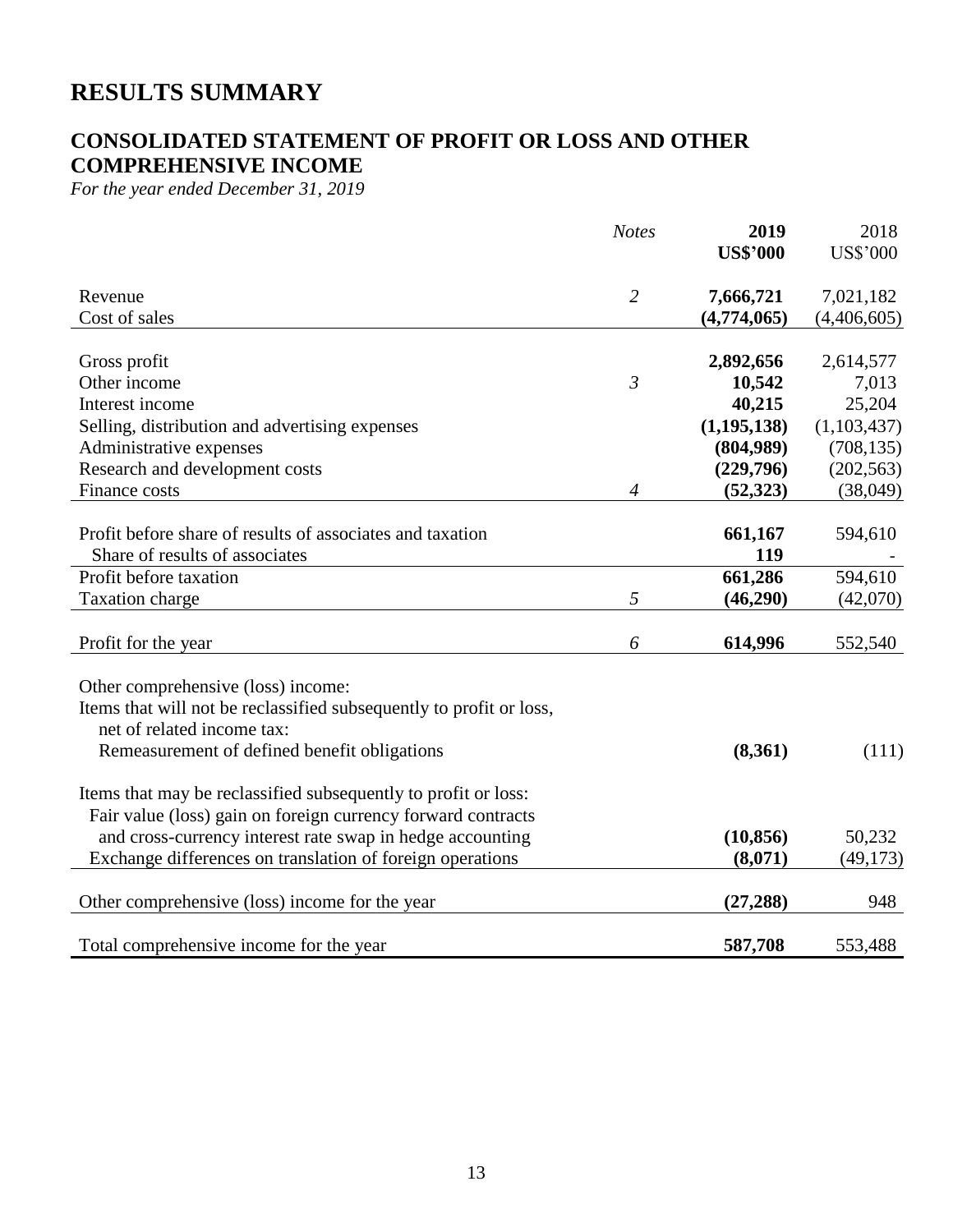|                                             | <b>Note</b> | 2019            | 2018     |
|---------------------------------------------|-------------|-----------------|----------|
|                                             |             | <b>US\$'000</b> | US\$'000 |
| Profit for the year attributable to:        |             |                 |          |
| Owners of the Company                       |             | 614,900         | 552,463  |
| Non-controlling interests                   |             | 96              | 77       |
|                                             |             |                 |          |
|                                             |             | 614,996         | 552,540  |
|                                             |             |                 |          |
| Total comprehensive income attributable to: |             |                 |          |
| Owners of the Company                       |             | 587,612         | 553,411  |
| Non-controlling interests                   |             | 96              | 77       |
|                                             |             |                 |          |
|                                             |             | 587,708         | 553,488  |
|                                             |             |                 |          |
| Earnings per share (US cents)               | 7           |                 |          |
| <b>Basic</b>                                |             | 33.67           | 30.16    |
| Diluted                                     |             | 33.55           | 30.06    |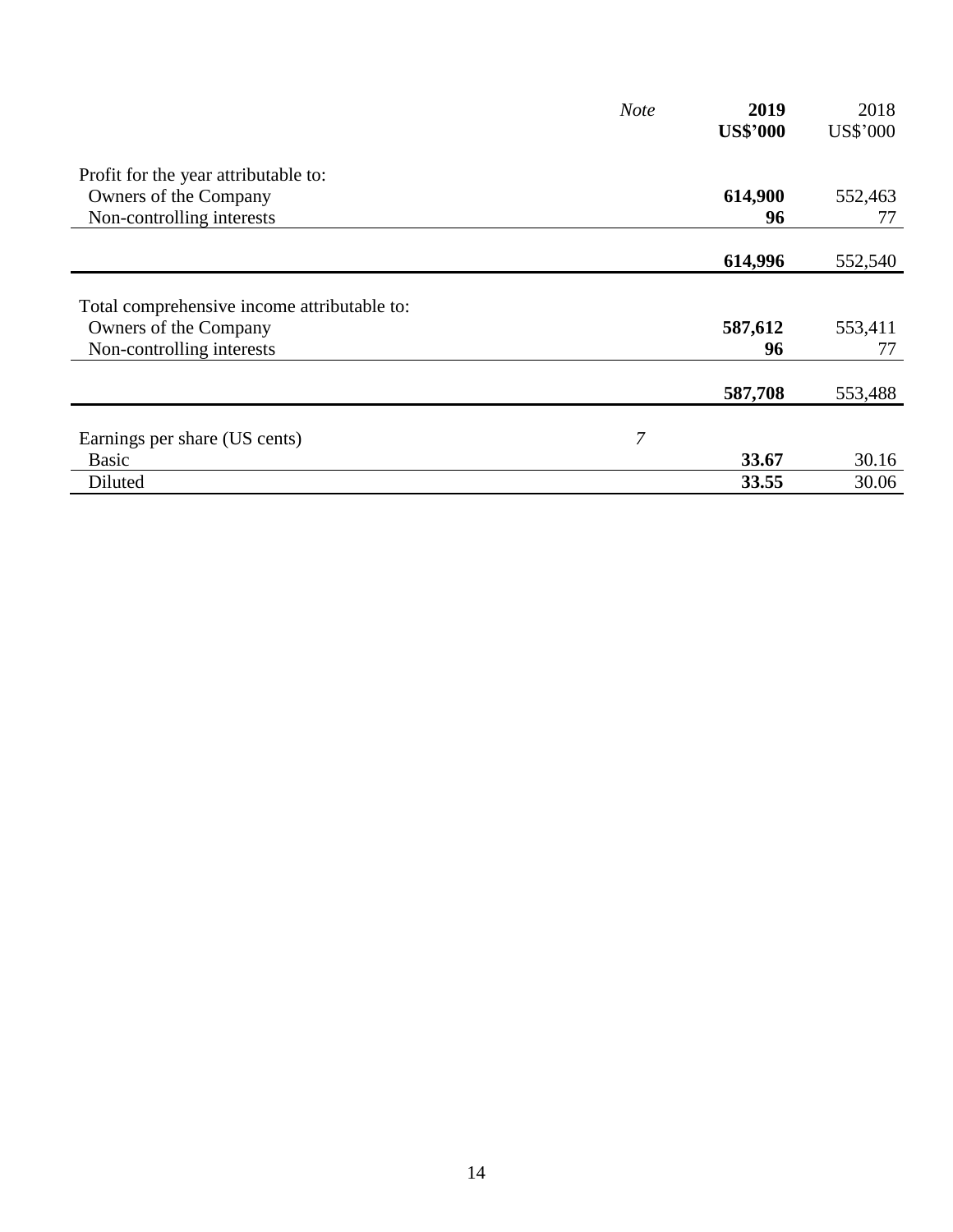# **CONSOLIDATED STATEMENT OF FINANCIAL POSITION**

*As at December 31, 2019*

|                                                        | <b>Notes</b> | 2019<br><b>US\$'000</b> | 2018<br><b>US\$'000</b> |
|--------------------------------------------------------|--------------|-------------------------|-------------------------|
|                                                        |              |                         |                         |
| <b>ASSETS</b>                                          |              |                         |                         |
| <b>Non-current assets</b>                              |              |                         |                         |
| Property, plant and equipment                          | 8 & 12       | 1,086,559               | 790,936                 |
| Lease prepayments                                      |              |                         | 28,475                  |
| Right of use assets                                    |              | 247,144                 |                         |
| Goodwill                                               |              | 580,866                 | 581,215                 |
| Intangible assets                                      |              | 666,705                 | 620,801                 |
| Interests in associates                                |              | 3,243                   | 3,664                   |
| Financial assets at fair value through profit of loss  |              | 5,796                   | 5,361                   |
| Derivative financial instruments                       |              | 8,929                   | 9,441                   |
| Deferred tax assets                                    |              | 74,947                  | 83,945                  |
|                                                        |              |                         |                         |
|                                                        |              | 2,674,189               | 2,123,838               |
| <b>Current assets</b>                                  |              |                         |                         |
| Inventories                                            |              | 2,112,931               | 1,766,722               |
| Right to returned goods asset                          |              | 15,342                  | 14,005                  |
| Trade and other receivables                            | 9            | 1,228,573               | 1,126,798               |
| Deposits and prepayments                               |              | 169,076                 | 126,841                 |
| <b>Bills</b> receivable                                |              | 6,076                   | 5,057                   |
| Tax recoverable                                        |              | 23,887                  | 12,852                  |
| Trade receivables from associates                      |              | 6,494                   | 2,253                   |
| Derivative financial instruments                       |              | 25,065                  | 33,788                  |
| Financial assets at fair value through profit of loss  |              | 24,597                  | 32,828                  |
| Bank balances, deposits and cash                       |              | 1,411,821               | 1,103,880               |
|                                                        |              |                         |                         |
| <b>Current liabilities</b>                             |              | 5,023,862               | 4,225,024               |
|                                                        | 10           |                         |                         |
| Trade and other payables                               |              | 2,177,417<br>46,170     | 1,921,452<br>41,164     |
| Bills payable<br>Warranty provision                    |              | 115,210                 | 105,215                 |
| Tax payable                                            |              | 19,596                  | 15,300                  |
| Derivative financial instruments                       |              | 17,493                  | 712                     |
| Lease liabilities                                      |              | 63,878                  |                         |
| Obligations under finance leases - due within one year |              |                         | 288                     |
| Discounted bills with recourse                         |              | 9,089                   | 243,360                 |
| Unsecured borrowings - due within one year             |              | 732,380                 | 255,228                 |
| Refund liabilities from right of return                |              | 36,474                  | 33,267                  |
|                                                        |              |                         |                         |
|                                                        |              | 3,217,707               | 2,615,986               |
|                                                        |              |                         |                         |
| Net current assets                                     |              | 1,806,155               | 1,609,038               |
| Total assets less current liabilities                  |              | 4,480,344               | 3,732,876               |
|                                                        |              |                         |                         |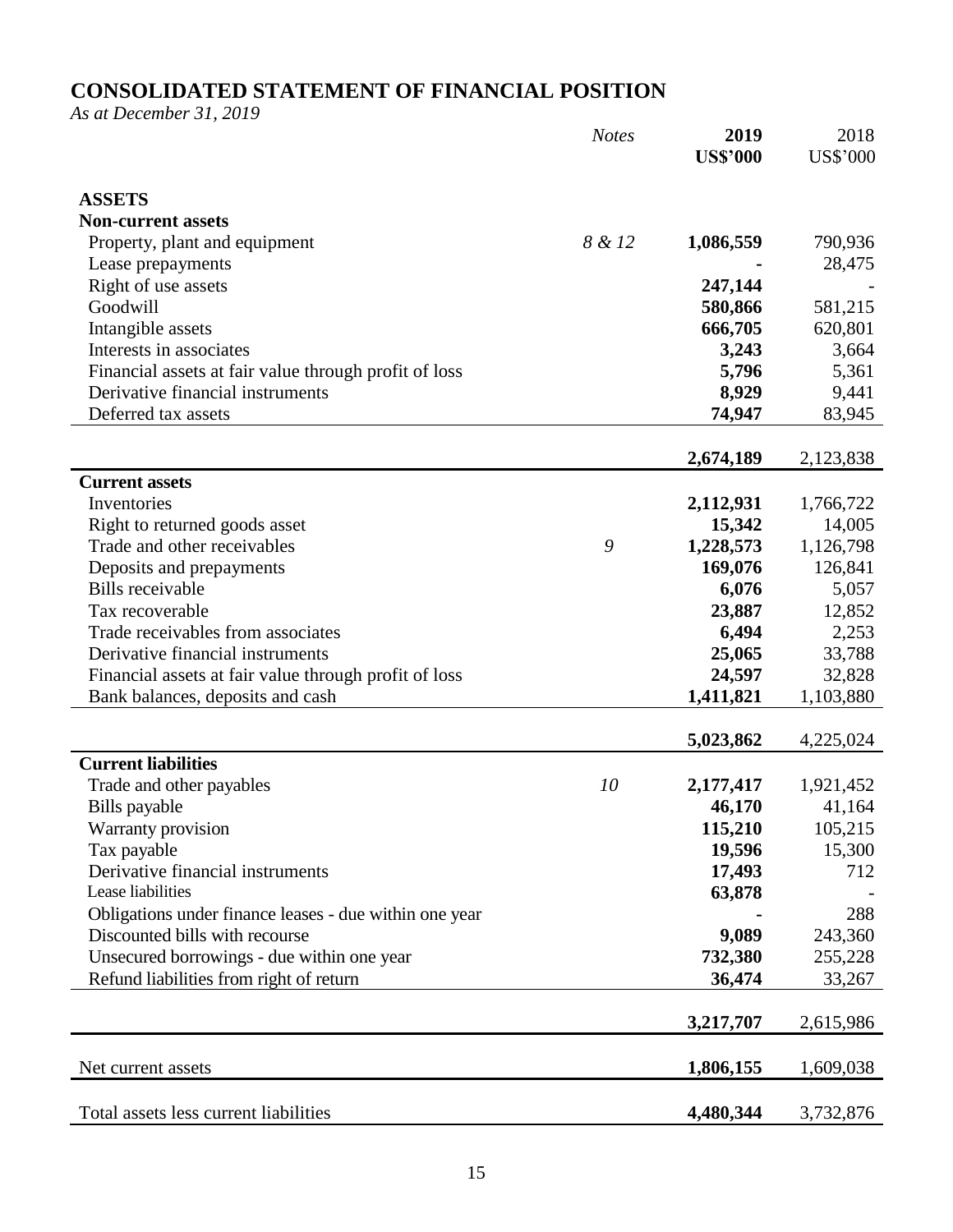|                                                       | <b>Note</b> | 2019            | 2018            |
|-------------------------------------------------------|-------------|-----------------|-----------------|
|                                                       |             | <b>US\$'000</b> | <b>US\$'000</b> |
| <b>Capital and Reserves</b>                           |             |                 |                 |
| Share capital                                         | 11          | 662,379         | 654,991         |
| Reserves                                              |             | 2,732,266       | 2,402,780       |
| Equity attributable to Owners of the Company          |             | 3,394,645       | 3,057,771       |
| Non-controlling interests                             |             | (334)           | (430)           |
| Total equity                                          |             | 3,394,311       | 3,057,341       |
|                                                       |             |                 |                 |
| <b>Non-current Liabilities</b>                        |             |                 |                 |
| Lease liabilities                                     |             | 174,490         |                 |
| Obligations under finance leases - due after one year |             |                 | 725             |
| Unsecured borrowings - due after one year             |             | 754,628         | 540,214         |
| Retirement benefit obligations                        |             | 143,461         | 119,974         |
| Deferred tax liabilities                              |             | 13,454          | 14,622          |
|                                                       |             | 1,086,033       | 675,535         |
| Total equity and non-current liabilities              |             | 4,480,344       | 3,732,876       |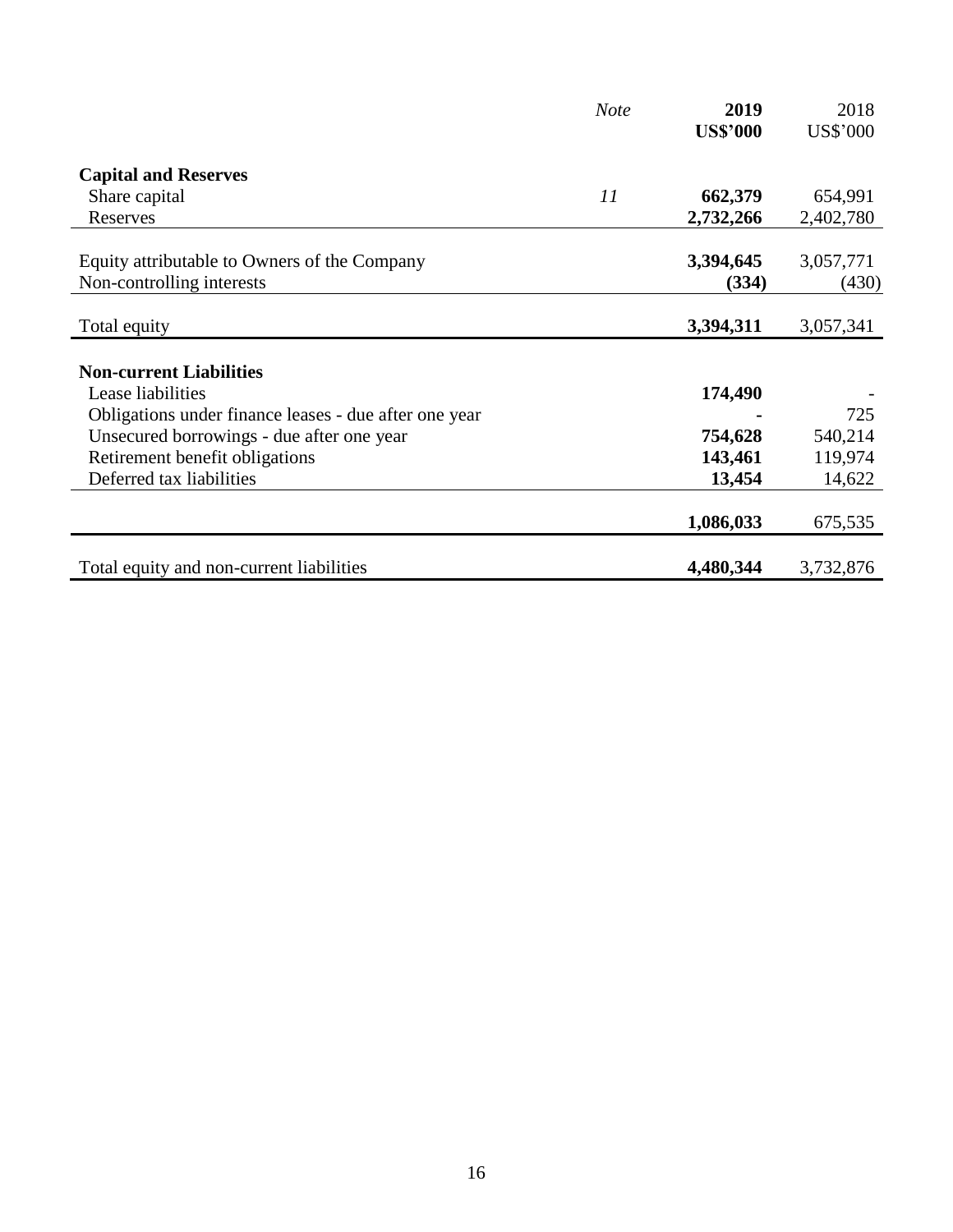# **NOTES TO THE CONSOLIDATED FINANCIAL STATEMENTS**

### **1. Basis of Preparation and Accounting Policies**

The consolidated financial statements have been prepared on the historical cost basis except for certain financial instruments that are measured at fair value, as appropriate.

The consolidated financial statements have been prepared in accordance with Hong Kong Financial Reporting Standards ("HKFRSs").

The financial information relating to the years ended December 31, 2019 and 2018 included in this preliminary announcement of annual results 2019 do not constitute the Company's statutory annual consolidated financial statements for those years but are derived from those financial statements. Further information relating to these statutory financial statements required to be disclosed in accordance with section 436 of the Companies Ordinance (Cap. 622) is as follows:

- The Company has delivered the financial statements for the year ended December 31, 2018 to the Registrar of Companies as required by section 662(3) of, and Part 3 of Schedule 6 to, the Companies Ordinance (Cap. 622) and will deliver the financial statements for the year ended December 31, 2019 in due course.
- The Company's auditor has reported on the financial statements of the Group for both years. The auditor's reports were unqualified; did not include a reference to any matters to which the auditor drew attention by way of emphasis without qualifying its reports; and did not contain a statement under sections 406(2), 407(2) or (3) of the Companies Ordinance (Cap. 622).

### **Application of New and Revised Hong Kong Financial Reporting Standards New and Amendments to HKFRSs that are mandatorily effective for the current year**

The Group has applied the following new and amendments to HKFRSs and an interpretation issued by the Hong Kong Institute of Certified Public Accountants ("HKICPA") for the first time in the current year:

| HKFRS 16              | Leases                                               |
|-----------------------|------------------------------------------------------|
| HK(IFRIC)-Int 23      | Uncertainty over Income Tax Treatments               |
| Amendments to HKFRS 9 | Prepayment Features with Negative Compensation       |
| Amendments to HKAS 19 | Plan Amendment, Curtailment or Settlement            |
| Amendments to HKAS 28 | Long-term Interests in Associates and Joint Ventures |
| Amendments to HKFRSs  | Annual Improvements to HKFRSs 2015-2017 Cycle        |

Except as described below, the application of the new and amendments to HKFRSs and the interpretation in the current year has had no material impact on the Group's financial performance and positions for the current and prior years and/or on the disclosures set out in these financial statements.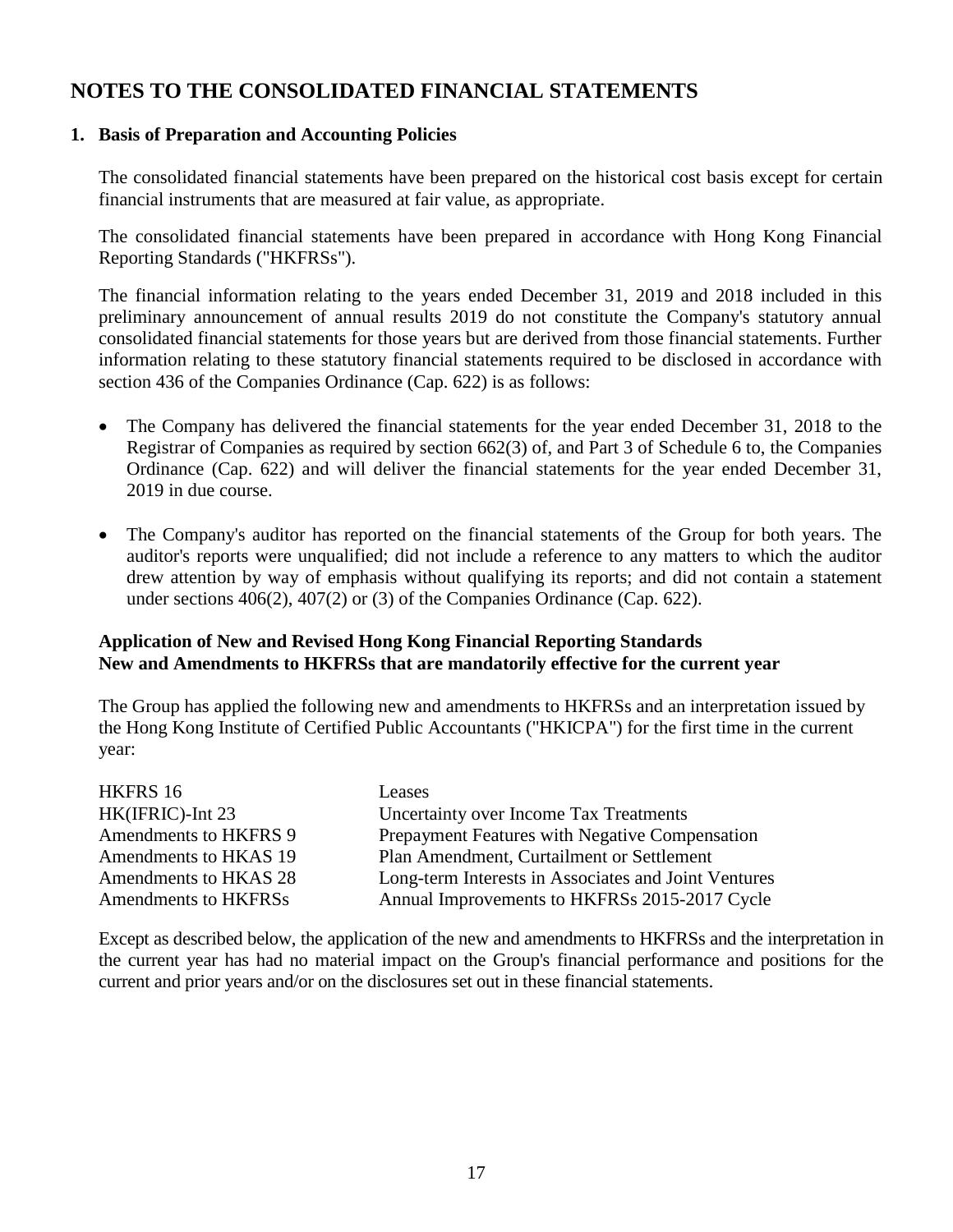### **1.1 HKFRS 16 Leases**

The Group has applied HKFRS 16 for the first time in the current year. HKFRS 16 superseded HKAS 17 *Leases* ("HKAS 17"), and the related interpretations.

### **Definition of a lease**

The Group has elected the practical expedient to apply HKFRS 16 to contracts that were previously identified as leases applying HKAS 17 and HK(IFRIC)-Int 4 *Determining whether an Arrangement contains a Lease* and not apply this standard to contracts that were not previously identified as containing a lease. Therefore, the Group has not reassessed contracts which already existed prior to the date of initial application.

For contracts entered into or modified on or after January 1, 2019, the Group applies the definition of a lease in accordance with the requirements set out in HKFRS 16 in assessing whether a contract contains a lease.

### **As a lessee**

The Group has applied HKFRS 16 retrospectively with the cumulative effect recognized at the date of initial application, January 1, 2019. As at January 1, 2019, the Group recognized additional lease liabilities and measured right of use assets ("ROU assets") at the carrying amounts as if HKFRS 16 had been applied since commencement dates, but discounted using the incremental borrowing rates of the relevant group entities at the date of initial application by applying HKFRS 16. C8(b)(i) transition. Any difference at the date of initial application is recognized in the opening retained profits and comparative information has not been restated.

When applying the modified retrospective approach under HKFRS 16 at transition, the Group applied the following practical expedients to leases previously classified as operating leases under HKAS 17, on leaseby-lease basis, to the extent relevant to the respective lease contracts:

- i. relied on the assessment of whether leases are onerous by applying HKAS 37 *Provisions, Contingent Liabilities and Contingent Assets* as an alternative of impairment review;
- ii. elected not to recognize ROU assets and lease liabilities for leases with lease term ending within 12 months from the date of initial application;
- iii. excluded initial direct costs from measuring the ROU assets at the date of initial application;
- iv. applied a single discount rate to a portfolio of leases with a similar remaining terms for similar class of underlying assets in similar economic environment; and
- v. used hindsight based on facts and circumstances as at date of initial application in determining the lease term for the Group's leases with extension and termination options.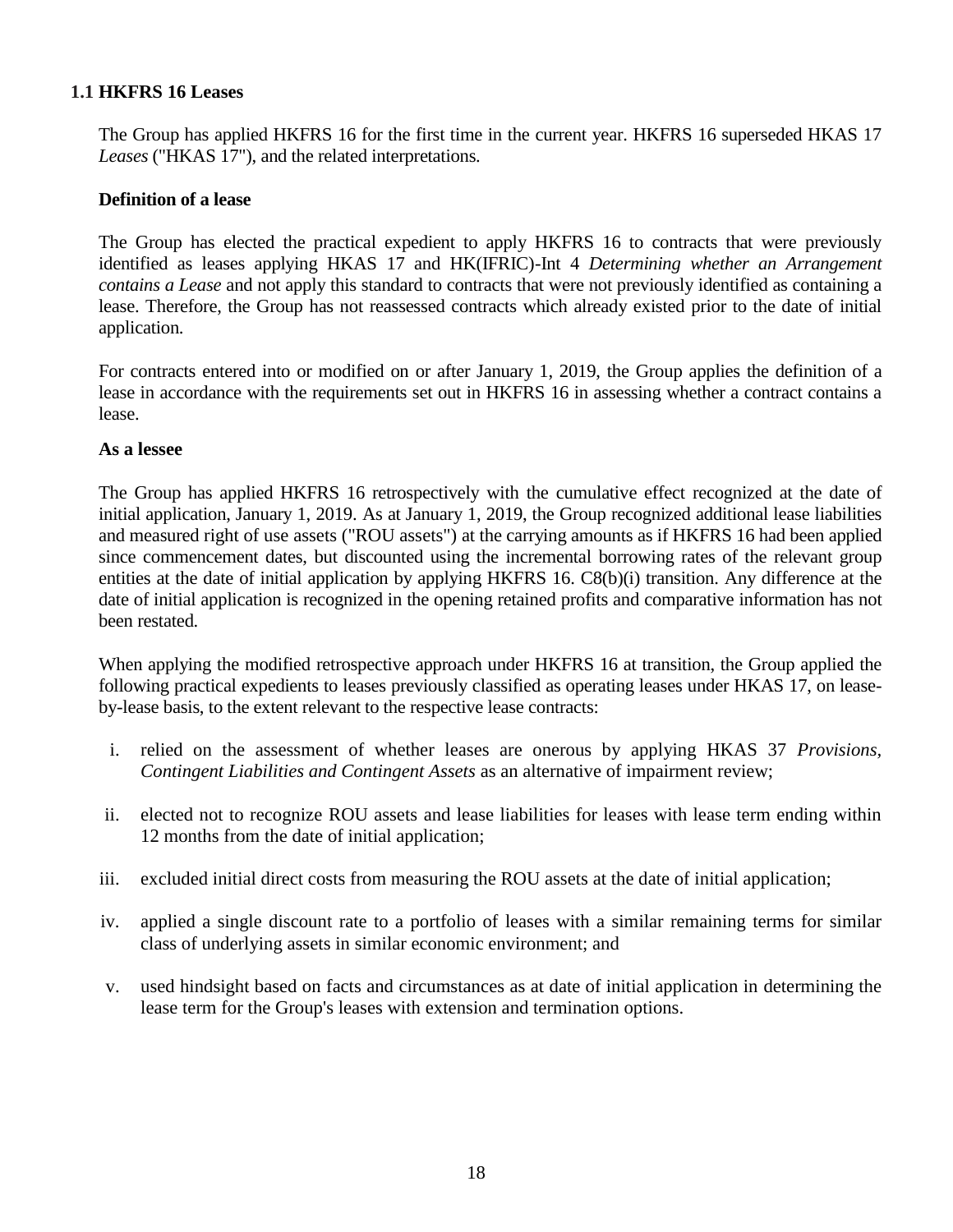When recognizing the lease liabilities for leases previously classified as operating leases, the Group has applied incremental borrowing rates of the relevant group entities at the date of initial application. The weighted average incremental borrowing rate applied is approximately 2.8%.

|                                                                                        | <b>At January 1, 2019</b> |
|----------------------------------------------------------------------------------------|---------------------------|
|                                                                                        | <b>US\$'000</b>           |
| Operating lease commitments disclosed as at December 31, 2018                          | 316,373                   |
| Lease liabilities discounted at relevant incremental borrowing rates                   | 287,180                   |
| Add: Extension options reasonably certain to be exercised                              | 1,863                     |
| Less: Recognition exemption – short-term leases                                        | (585)                     |
| Recognition exemption $-$ low value assets                                             | (4,580)                   |
| Leases not yet commenced to which the entity is committed                              | (5,301)                   |
| Non-lease components to be excluded from the lease liability                           | (880)                     |
| Lease liabilities relating to operating leases recognized upon application of HKFRS 16 | 277,697                   |
| Add: Obligations under finance leases recognized at December 31, 2018 (note b)         | 1,013                     |
| Lease liabilities as at January 1, 2019                                                | 278,710                   |
| Analyzed as                                                                            |                           |
| Current                                                                                | 55,559                    |
| Non-current                                                                            | 223,151                   |
|                                                                                        | 278,710                   |

The carrying amount of ROU assets as at January 1, 2019 comprises the following:

|                                                                                          | <b>Right of use assets</b><br><b>US\$'000</b> |
|------------------------------------------------------------------------------------------|-----------------------------------------------|
| Right of use assets relating to operating leases recognized upon application of HKFRS 16 | 255,558                                       |
| Reclassification from lease prepayments (note a)                                         | 28,475                                        |
| Amounts included in property, plant and equipment under HKAS 17                          |                                               |
| - Assets previously under finance leases (note b)                                        | 715                                           |
|                                                                                          | 284,748                                       |
| By class:                                                                                |                                               |
| Leasehold land (lease prepayments)                                                       | 28,475                                        |
| Land and buildings                                                                       | 210,715                                       |
| Office equipment, furniture and fixtures                                                 | 2,528                                         |
| Plant and machinery                                                                      | 2,930                                         |
| Motor vehicles                                                                           | 34,963                                        |
| Aircraft                                                                                 | 5,137                                         |
|                                                                                          | 284,748                                       |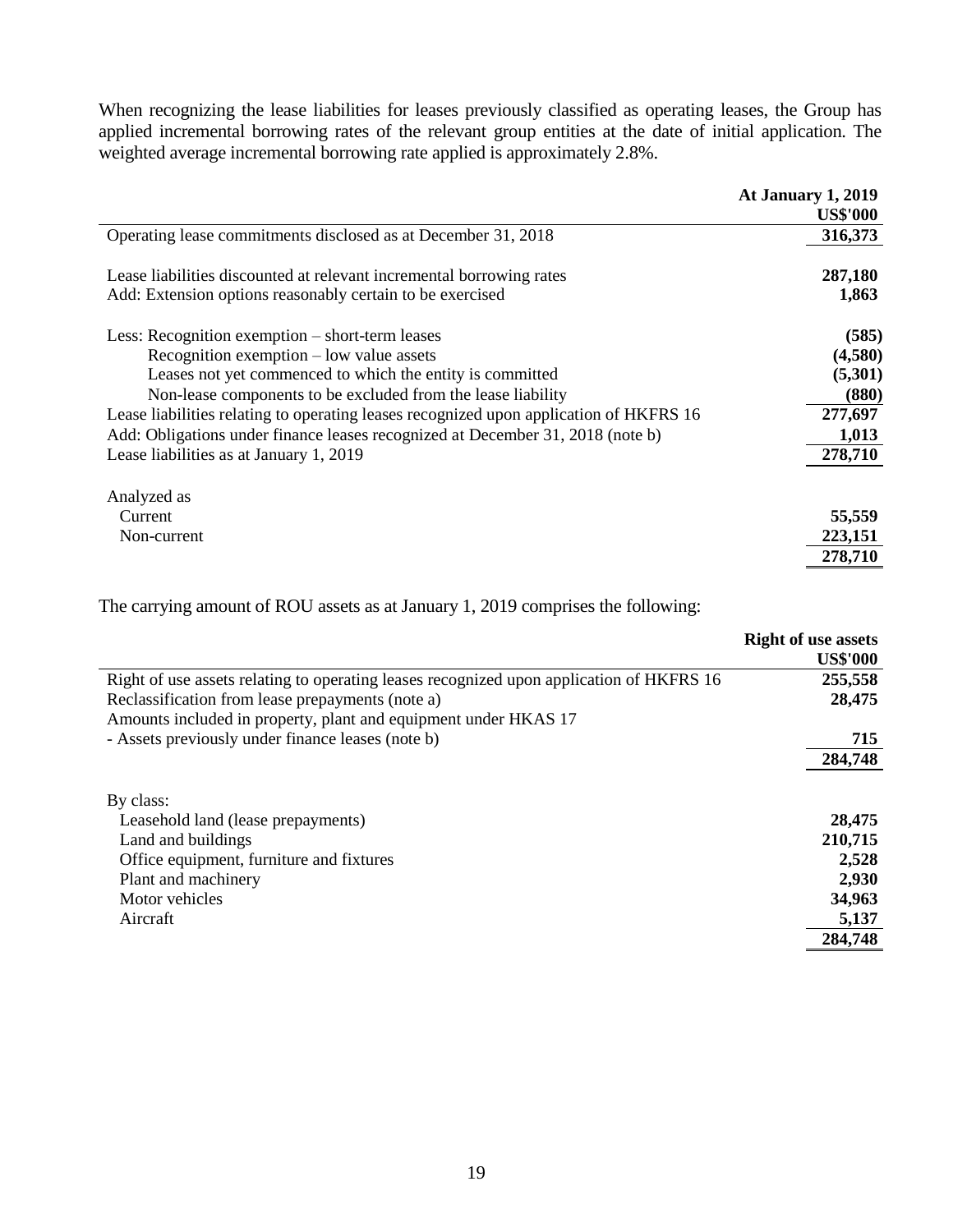- Note a: Upfront payments for leasehold lands were classified as lease prepayments as at December 31, 2018. Upon application of HKFRS 16, the lease prepayments amounting to US\$ 28,475,000 were reclassified to ROU assets.
- Note b: In relation to assets previously under finance leases, the Group recategorized the carrying amounts of the relevant assets which were still under lease as at January 1, 2019 amounting to US\$715,000 as ROU assets. In addition, the Group reclassified the obligations under finance leases of US\$288,000 and US\$725,000 to lease liabilities as current and non-current liabilities respectively at January 1, 2019.

The following table summarizes the impact of transition to HKFRS 16 on retained profits at January 1, 2019.

|                         |  |                      |        | <b>Impact of adopting</b>   |
|-------------------------|--|----------------------|--------|-----------------------------|
|                         |  |                      |        | <b>HKFRS</b> 16 at          |
|                         |  |                      |        | <b>January 1, 2019</b>      |
|                         |  |                      |        | <b>US\$'000</b>             |
| <b>Retained profits</b> |  |                      |        |                             |
|                         |  | $\sim$ $\sim$ $\sim$ | .<br>. | $\sim$ $\sim$ $\sim$ $\sim$ |

Recognition of the differences between right of use assets and lease liabilities **18,753**

The following adjustments were made to the amounts recognized in the consolidated statement of financial position at January 1, 2019. Line items that were not affected by the changes have not been included.

|                                  | <b>Carrying amounts</b><br>previously reported at<br><b>December 31, 2018</b><br><b>US\$'000</b> | <b>Reclassifications</b><br><b>US\$'000</b> | <b>Adjustments</b><br><b>US\$'000</b> | <b>Carrying amounts</b><br>under HKFRS 16 at<br><b>January 1, 2019</b><br><b>US\$'000</b> |
|----------------------------------|--------------------------------------------------------------------------------------------------|---------------------------------------------|---------------------------------------|-------------------------------------------------------------------------------------------|
|                                  |                                                                                                  |                                             |                                       |                                                                                           |
| <b>Non-current Assets</b>        |                                                                                                  |                                             |                                       |                                                                                           |
| Property, plant and equipment    | 790,936                                                                                          | (715)                                       |                                       | 790,221                                                                                   |
| Lease prepayments                | 28,475                                                                                           | (28, 475)                                   |                                       |                                                                                           |
| Right of use assets              |                                                                                                  | 29,190                                      | 255,558                               | 284,748                                                                                   |
| Deferred tax assets              | 83,945                                                                                           |                                             | 3,386                                 | 87,331                                                                                    |
| <b>Current Liabilities</b>       |                                                                                                  |                                             |                                       |                                                                                           |
| Lease liabilities                |                                                                                                  | 288                                         | 55,271                                | 55,559                                                                                    |
| Obligations under finance leases | 288                                                                                              | (288)                                       |                                       |                                                                                           |
| <b>Non-current Liabilities</b>   |                                                                                                  |                                             |                                       |                                                                                           |
| Lease liabilities                |                                                                                                  | 725                                         | 222,426                               | 223,151                                                                                   |
| Obligations under finance leases | 725                                                                                              | (725)                                       |                                       |                                                                                           |
| <b>Capital and Reserves</b>      |                                                                                                  |                                             |                                       |                                                                                           |
| Retained profits                 | 2,559,178                                                                                        |                                             | (18, 753)                             | 2,540,425                                                                                 |

Note: For the purpose of reporting cash flows from operating activities under indirect method for the year ended December 31, 2019, movements in working capital have been computed based on opening statement of financial position as at January 1, 2019 as disclosed above.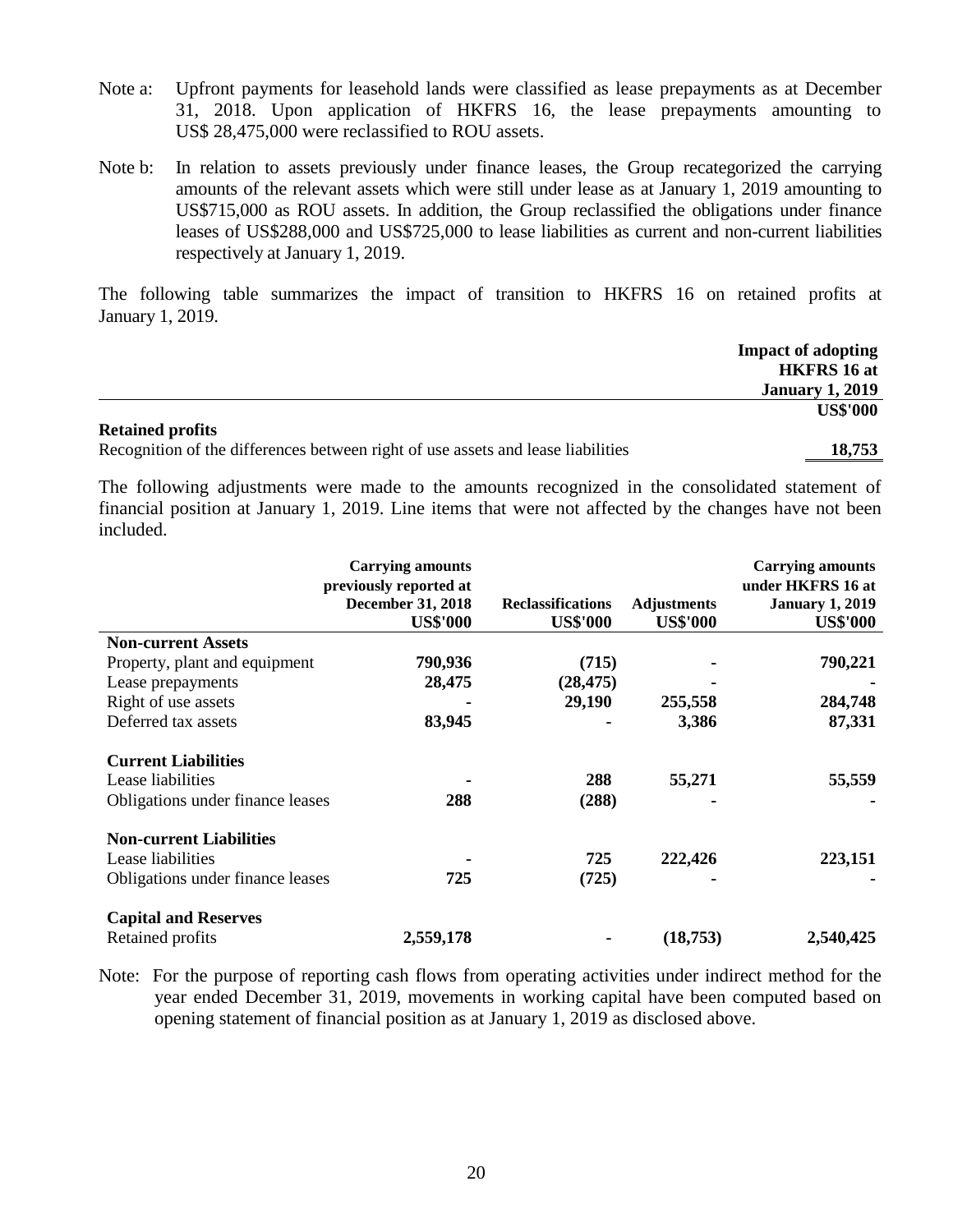### **New and revised HKFRSs in issue but not yet effective**

The Group has not early applied the following new and amendments to HKFRSs that have been issued but are not yet effective:

| <b>HKFRS 17</b>        | Insurance Contracts <sup>1</sup>                                        |
|------------------------|-------------------------------------------------------------------------|
| Amendments to HKFRS 3  | Definition of a Business <sup>3</sup>                                   |
| Amendments to HKFRS 10 | Sale or Contribution of Assets between an Investor and its Associate or |
| and HKAS 28            | Joint Venture <sup>2</sup>                                              |
| Amendments to HKAS 1   | Definition of Material <sup>4</sup>                                     |
| and HKAS 8             |                                                                         |
| Amendments to HKFRS 9. | Interest Rate Benchmark Reform <sup>4</sup>                             |
| HKAS 39 and HKFRS 7    |                                                                         |

- <sup>1</sup> Effective for annual periods beginning on or after January 1, 2021.
- <sup>2</sup> Effective for annual periods beginning on or a date to be determined.<br><sup>3</sup> Effective for business combinations and asset acquisitions for which is
- Effective for business combinations and asset acquisitions for which the acquisition date is on or after the beginning of the first annual period beginning on or after January 1, 2020.
- <sup>4</sup> Effective for annual periods beginning on or after January 1, 2020.

In addition to the above new and amendments to HKFRSs, a revised Conceptual Framework for Financial Reporting was issued in 2018. Its consequential amendments, the Amendments to References to the Conceptual Framework in HKFRS Standards, will be effective for annual periods beginning on or after January 1, 2020.

Other than described below, the directors of the Company consider the application of the new and amendments to HKFRSs would not have any material impact on the consolidated financial statements.

### **Amendments to HKFRS 9, HKAS 39 and HKFRS 7 Interest Rate Benchmark Reform**

The amendments deal with issues affecting financial reporting in the period before the replacement of an existing interest rate benchmark with an alternative interest rate and address the implications for specific hedge accounting requirements in HKFRS 9 Financial Instruments ("HKFRS 9") and HKAS 39 Financial Instruments: Recognition and Measurement, which require forward-looking analysis. The amendments modify specific hedge accounting requirements so that entities would apply those hedge accounting requirements assuming that the interest rate benchmark on which the hedged cash flows and cash flows from the hedging instrument are based will not be altered as a result of interest rate benchmark reform. The amendments also require specific disclosures about the extent to which the entities' hedging relationships are affected by the amendments. There are also amendments to HKFRS 7 Financial Instruments: Disclosures regarding additional disclosures around uncertainty arising from the interest rate benchmark reform. The application of the amendments is not expected to have significant impact on the financial position and performance of the Group but may affect the presentation and disclosures in the consolidated financial statements.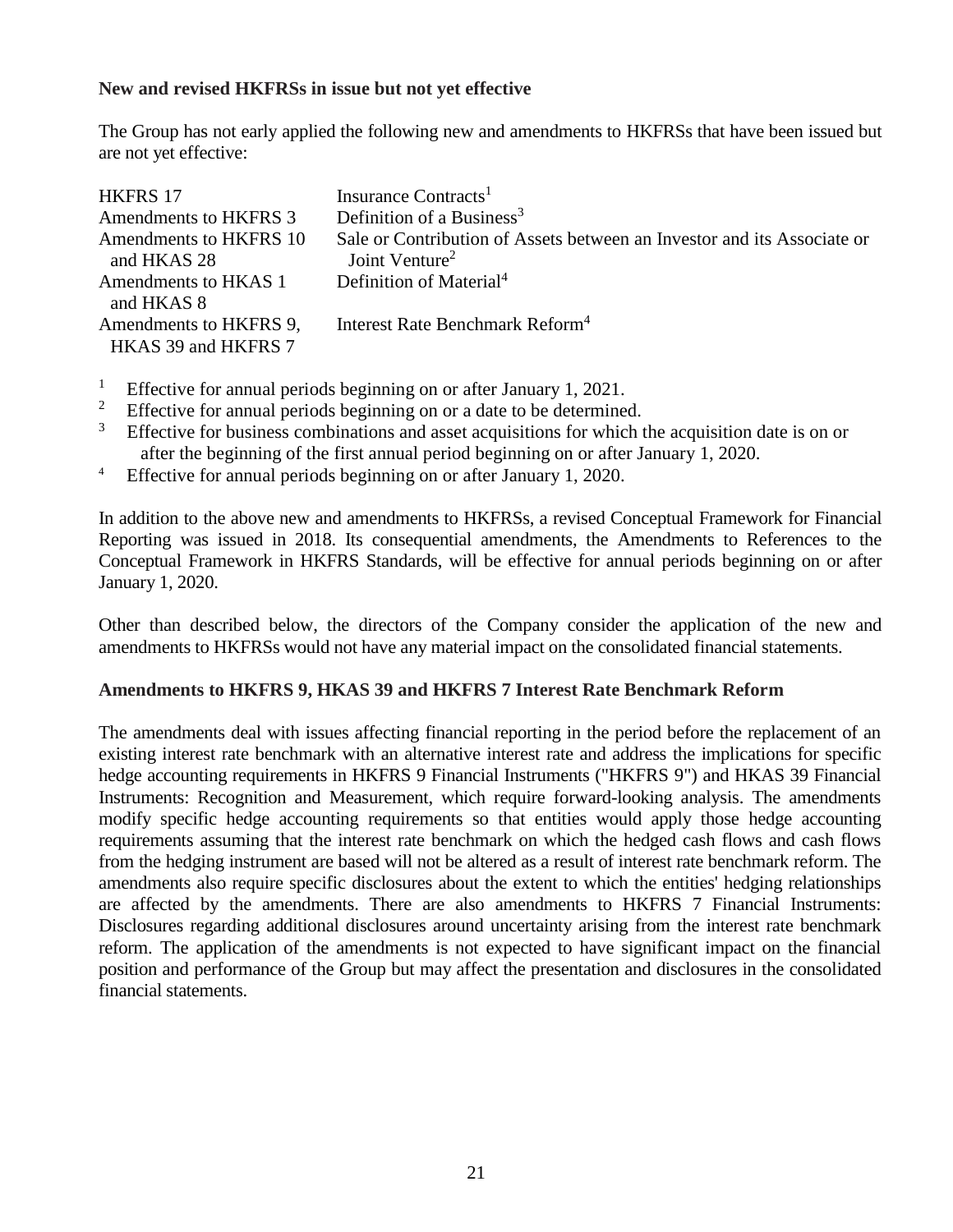### **Conceptual Framework for Financial Reporting 2018 (the "New Framework") and the Amendments to References to the Conceptual Framework in HKFRS Standards**

The New Framework:

- reintroduces the terms stewardship and prudence;
- introduces a new asset definition that focuses on rights and a new liability definition that is likely to be broader than the definition it replaces, but does not change the distinction between a liability and an equity instrument;
- discusses historical cost and current value measures, and provides additional guidance on how to select a measurement basis for a particular asset or liability;
- states that the primary measure of financial performance is profit or loss, and that only in exceptional circumstances other comprehensive income will be used and only for income or expenses that arise from a change in the current value of an asset or liability; and
- discusses uncertainty, derecognition, unit of account, the reporting entity and combined financial statements.

Consequential amendments have been made so that references in certain HKFRSs have been updated to the New Framework, whilst some HKFRSs are still referred to the previous versions of the framework. These amendments are effective for annual periods beginning on or after January 1, 2020, with earlier application permitted. Other than specific standards which still refer to the previous versions of the framework, the Group will rely on the New Framework on its effective date in determining the accounting policies especially for transactions, events or conditions that are not otherwise dealt with under the accounting standards.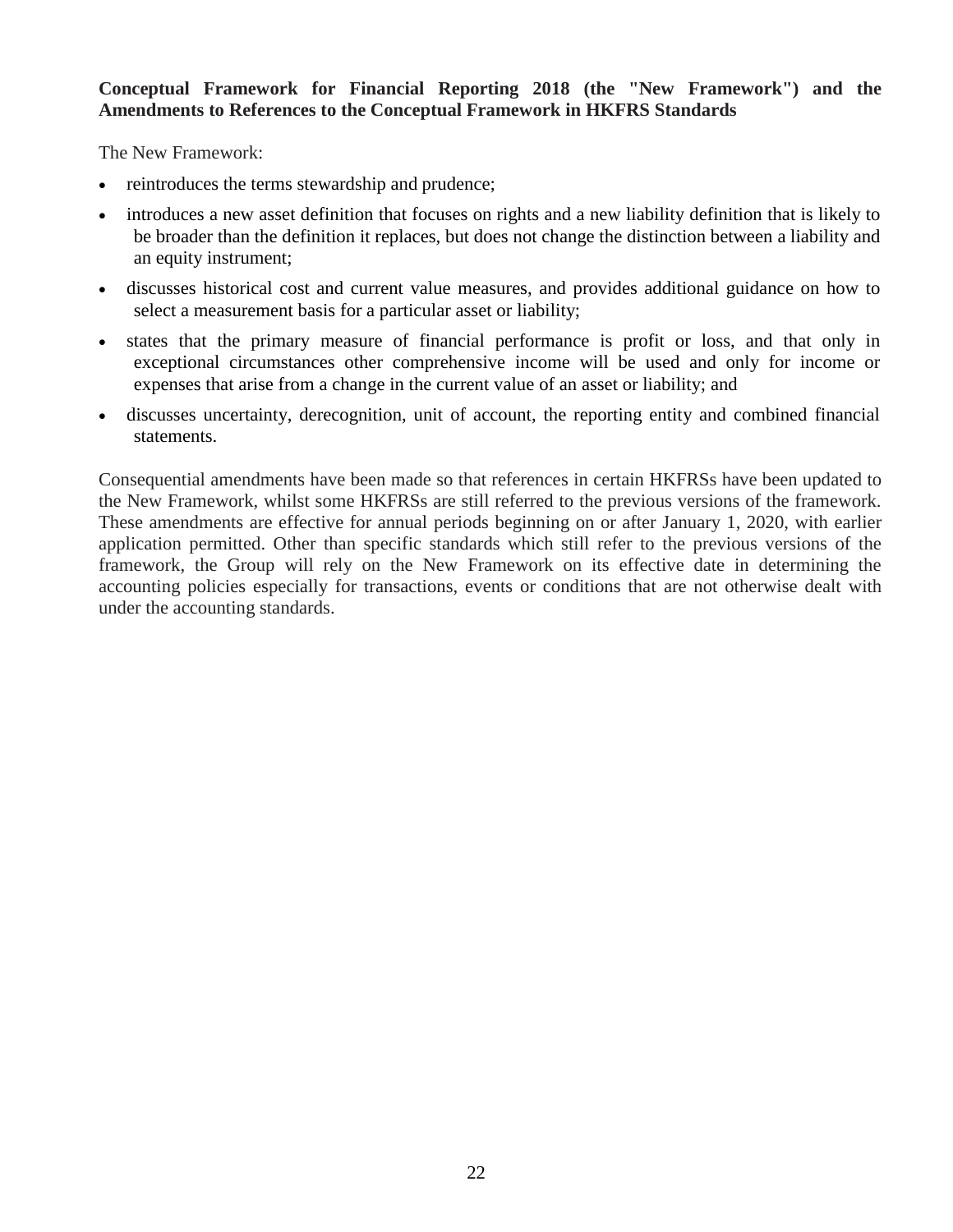#### **2. Segment Information**

Information reported to the executive directors of the Company, being the chief operating decision makers, for the purposes of resources allocation and assessment of segment performance focuses on the types of goods sold.

The principal categories of goods supplied are "Power Equipment" and "Floor Care and Appliances". The Group's operating segments under HKFRS 8 are as follows:

- 1. Power Equipment sales of power tools, power tool accessories, outdoor products, and outdoor product accessories for consumer, trade, professional and industrial users. The products are available under the MILWAUKEE, EMPIRE, AEG, RYOBI and HOMELITE brands plus original equipment manufacturer ("OEM") customers.
- 2. Floor Care and Appliances sales of floor care products and floor care accessories under the HOOVER, DIRT DEVIL, VAX and ORECK brands plus OEM customers.

Information regarding the above segments is reported below.

#### **Segment revenue and results**

The following is an analysis of the Group's revenue and results by reportable and operating segments for the year:

#### **For the year ended December 31, 2019**

|                        |                           | <b>Floor Care</b>        |                     | <b>Consolidated</b> |
|------------------------|---------------------------|--------------------------|---------------------|---------------------|
|                        | <b>Power</b><br>Equipment | and<br><b>Appliances</b> | <b>Eliminations</b> |                     |
|                        | <b>US\$'000</b>           | <b>US\$'000</b>          | <b>US\$'000</b>     | <b>US\$'000</b>     |
| <b>Segment revenue</b> |                           |                          |                     |                     |
| External sales         | 6,791,514                 | 875,207                  | ۰                   | 7,666,721           |
| Inter-segment sales    | $\blacksquare$            | 205                      | (205)               |                     |
| Total segment revenue  | 6,791,514                 | 875,412                  | (205)               | 7,666,721           |

Inter-segment sales are charged at prevailing market rates.

| <b>Result</b>                  |         |        |                |           |
|--------------------------------|---------|--------|----------------|-----------|
| Segment results                | 662,931 | 10,344 | $\blacksquare$ | 673,275   |
| Interest income                |         |        |                | 40,215    |
| Finance costs                  |         |        |                | (52, 323) |
| Share of results of associates |         |        |                | 119       |
| Profit before taxation         |         |        |                | 661,286   |
| Taxation charge                |         |        |                | (46,290)  |
| Profit for the year            |         |        |                | 614,996   |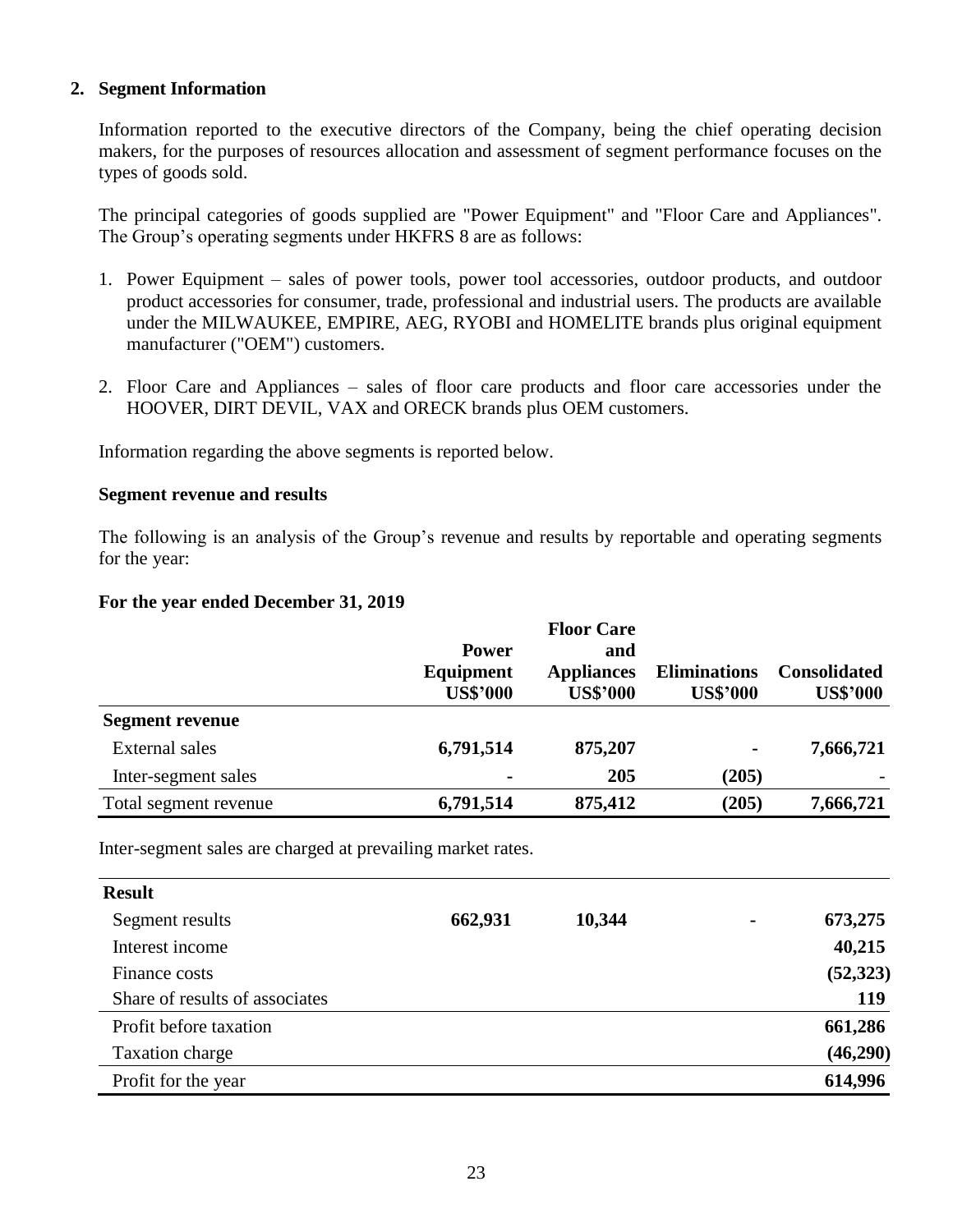#### For the year ended December 31, 2018

|                        |                 | <b>Floor Care</b> |              |              |
|------------------------|-----------------|-------------------|--------------|--------------|
|                        | Power           | and               |              |              |
|                        | Equipment       | Appliances        | Eliminations | Consolidated |
|                        | <b>US\$'000</b> | <b>US\$'000</b>   | US\$'000     | US\$'000     |
| <b>Segment revenue</b> |                 |                   |              |              |
| External sales         | 6,009,495       | 1,011,687         |              | 7,021,182    |
| Inter-segment sales    |                 | 1,442             | (1, 442)     |              |
| Total segment revenue  | 6,009,495       | 1,013,129         | (1, 442)     | 7,021,182    |
|                        |                 |                   |              |              |

Inter-segment sales are charged at prevailing market rates.

| <b>Result</b>          |         |       |                          |          |
|------------------------|---------|-------|--------------------------|----------|
| Segment results        | 598,283 | 9,172 | $\overline{\phantom{a}}$ | 607,455  |
| Interest income        |         |       |                          | 25,204   |
| Finance costs          |         |       |                          | (38,049) |
| Profit before taxation |         |       |                          | 594,610  |
| Taxation charge        |         |       |                          | (42,070) |
| Profit for the year    |         |       |                          | 552,540  |

Segment results represent the profit earned by each segment without the allocation of interest income and finance costs. This is the measure reported to the executive directors of the Company for the purpose of resources allocation and performance assessment.

### **Revenue from major products**

The following is an analysis of the Group's disaggregated revenue from its major products:

|                           | 2019            | 2018            |
|---------------------------|-----------------|-----------------|
|                           | <b>US\$'000</b> | <b>US\$'000</b> |
| Power Equipment           | 6,791,514       | 6,009,495       |
| Floor Care and Appliances | 875,207         | 1,011,687       |
| Total                     | 7,666,721       | 7,021,182       |

Revenue from sales of goods is recognized at a point in time. Commission and royalty income is recognized over time.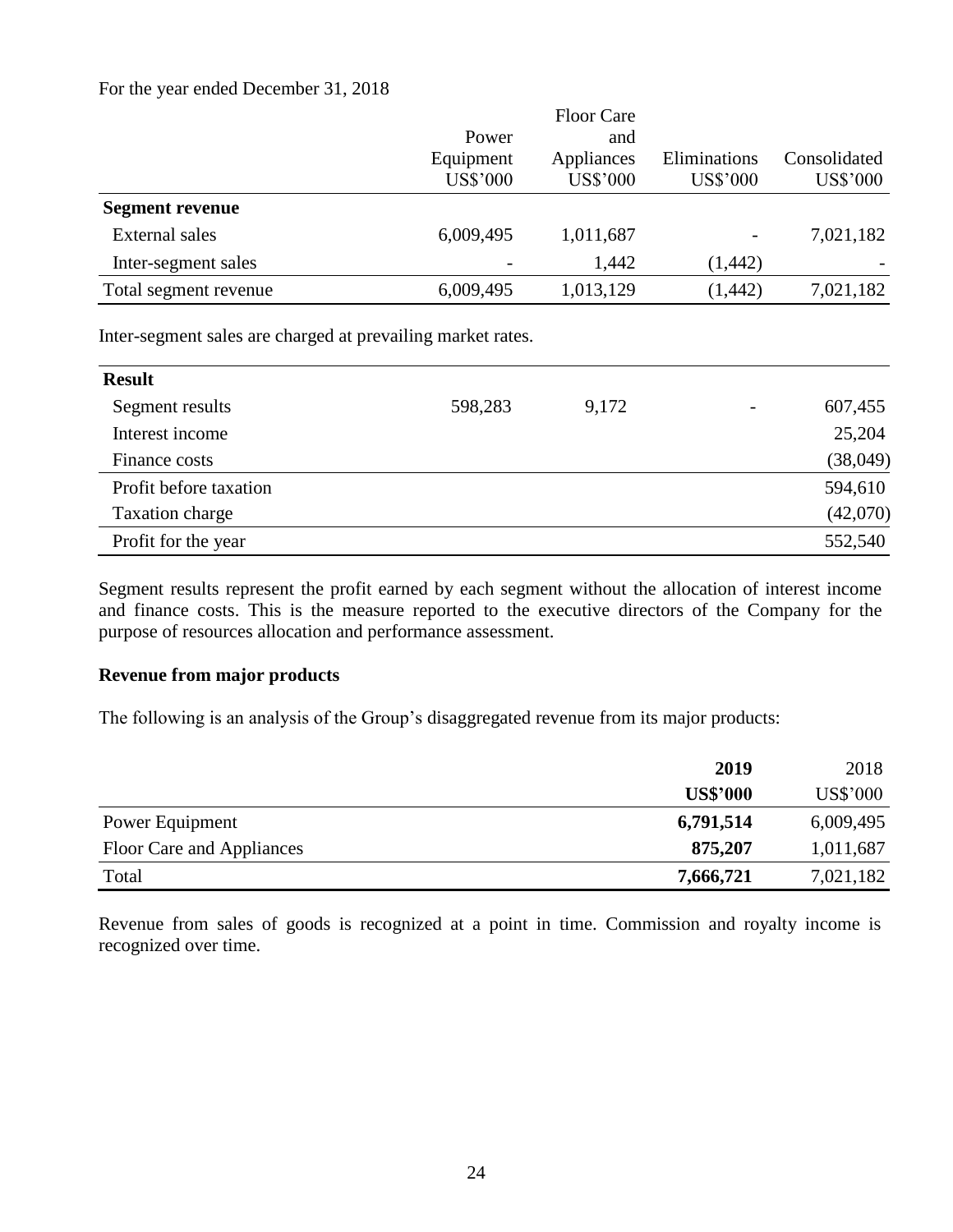### **Geographical information**

The Group's revenue from external customers by geographical location, determined based on the location of the customer by geographical location are detailed below:

|                 | 2019            | 2018      |
|-----------------|-----------------|-----------|
|                 | <b>US\$'000</b> | US\$'000  |
| North America   | 5,909,781       | 5,371,768 |
| Europe          | 1,160,614       | 1,071,056 |
| Other countries | 596,326         | 578,358   |
| Total           | 7,666,721       | 7,021,182 |

#### **Information about major customer**

During the years ended December 31, 2019 and 2018, the Group's largest customer contributed total revenue of US\$3,586,339,000 (2018: US\$3,194,744,000), of which US\$3,530,735,000 (2018: US\$3,143,450,000) was under the Power Equipment segment and US\$55,604,000 (2018: US\$51,294,000) was under the Floor Care and Appliances segment. There is no other customer contributing more than 10% of total revenue.

#### **3. Other Income**

Other income in both 2019 and 2018 mainly comprises of the sale of scrap materials and claims and reimbursements from customers and vendors.

### **4. Finance Costs**

|                                  | 2019            | 2018                           |
|----------------------------------|-----------------|--------------------------------|
|                                  | <b>US\$'000</b> | <b>US\$'000</b>                |
| Interests on:                    |                 |                                |
| <b>Bank borrowings</b>           | 45,620          | 37,407                         |
| Interest on lease liabilities    | 6,703           |                                |
| Obligations under finance leases |                 | 642                            |
|                                  | 52,323          | 38,049                         |
| <b>5. Taxation Charge</b>        |                 |                                |
|                                  | 2019            | 2018                           |
|                                  | <b>US\$'000</b> |                                |
| The total tax charge comprises:  |                 | US\$'000                       |
|                                  |                 |                                |
| Hong Kong Profits Tax            | (713)           |                                |
| Overseas tax                     | (32,603)        |                                |
| Deferred tax                     | (12, 974)       | (3,145)<br>(30,171)<br>(8,754) |

Hong Kong Profits Tax is calculated at 16.5% of the estimated assessable profit for both years.

Taxation arising in other jurisdictions is calculated at the rates prevailing in the relevant jurisdictions.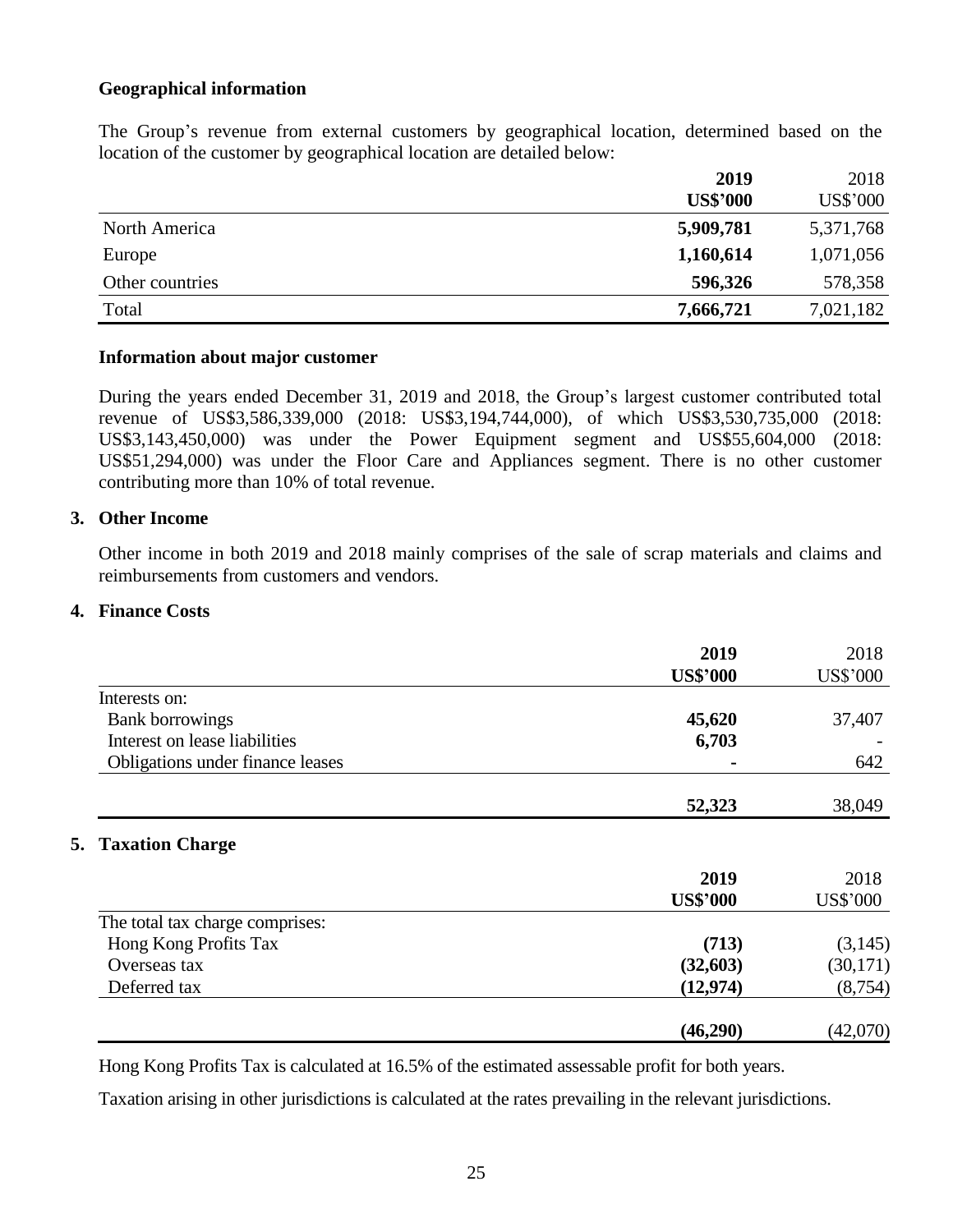### **6. Profit for the Year**

|                                                         | 2019            | 2018            |
|---------------------------------------------------------|-----------------|-----------------|
|                                                         | <b>US\$'000</b> | <b>US\$'000</b> |
| Profit for the year has been arrived at after charging: |                 |                 |
| Amortization of intangible assets                       | 109,037         | 108,758         |
| Amortization of lease prepayments                       | $\blacksquare$  | 747             |
| Depreciation on property, plant and equipment           | 144,663         | 129,229         |
| Staff costs                                             | 1,162,702       | 967,536         |

Staff costs disclosed above do not include an amount of US\$174,477,000 (2018: US\$149,073,000) incurred of staff costs relating to research and development activities.

#### **7. Earnings per Share**

The calculation of the basic and diluted earnings per share attributable to Owners of the Company is based on the following data:

|                                                                    | 2019            | 2018          |
|--------------------------------------------------------------------|-----------------|---------------|
|                                                                    | <b>US\$'000</b> | US\$'000      |
|                                                                    |                 |               |
| Earnings for the purposes of basic and diluted earnings per share: |                 |               |
| Profit for the year attributable to Owners of the Company          | 614,900         | 552,463       |
|                                                                    |                 |               |
| Weighted average number of ordinary shares for the purpose of      |                 |               |
| basic earnings per share                                           | 1,826,362,982   | 1,831,782,645 |
|                                                                    |                 |               |
| Effect of dilutive potential ordinary shares:                      |                 |               |
| Share options                                                      | 5,004,102       | 5,678,803     |
| Share award                                                        | 1,155,989       | 505,165       |
|                                                                    |                 |               |
| Weighted average number of ordinary shares for the purpose of      |                 |               |
| diluted earnings per share                                         | 1,832,523,073   | 1,837,966,613 |

The computation of diluted earnings per share does not assume the exercise of certain Company's share options because the exercise prices of those options were higher than the average market price of the Company's shares for the year ended December 31, 2019.

### **8. Additions of Property, Plant and Equipment**

During the year, the Group spent approximately US\$457 million (2018: US\$259 million) on the acquisition of property, plant and equipment.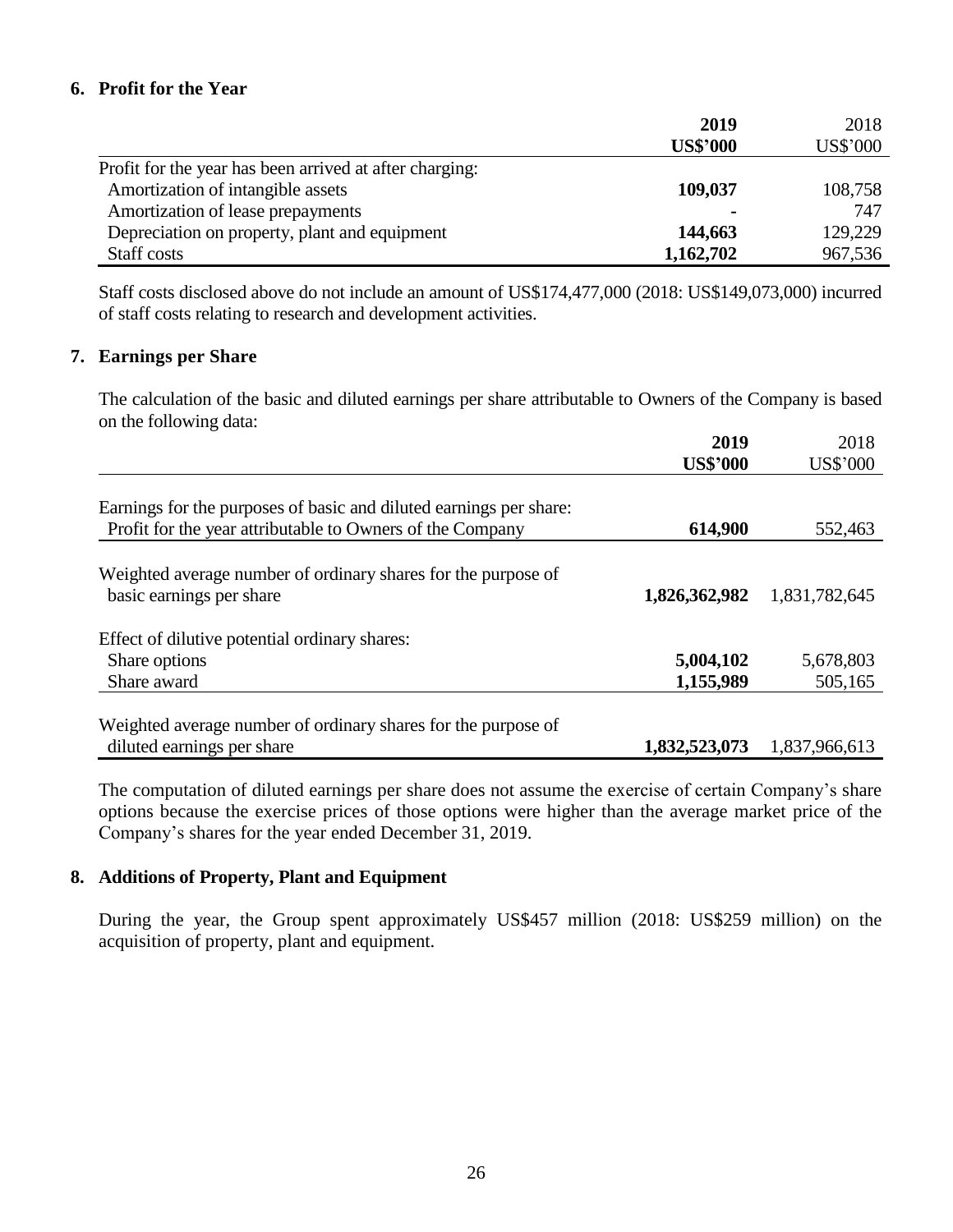### **9. Trade and Other Receivables**

The Group had a policy of allowing credit periods ranging mainly from 30 days to 120 days. The ageing analysis of trade receivables, net of allowances for credit losses, presented on the basis of the revenue recognition date, which is usually the invoice date, at the end of the reporting period is as follows:

|                         | 2019            | 2018            |
|-------------------------|-----------------|-----------------|
|                         | <b>US\$'000</b> | <b>US\$'000</b> |
|                         |                 |                 |
| $0$ to 60 days          | 966,306         | 680,424         |
| 61 to 120 days          | 137,389         | 346,055         |
| 121 days or above       | 57,406          | 62,684          |
|                         |                 |                 |
| Total trade receivables | 1,161,101       | 1,089,163       |
| Other receivables       | 67,472          | 37,635          |
|                         |                 |                 |
|                         | 1,228,573       | 1,126,798       |

### **10. Trade and Other Payables**

The ageing analysis of trade payables presented based on the invoice date at the end of the reporting period is as follows:

|                      | 2019            | 2018            |
|----------------------|-----------------|-----------------|
|                      | <b>US\$'000</b> | <b>US\$'000</b> |
|                      |                 |                 |
| $0$ to 60 days       | 908,313         | 822,557         |
| 61 to 120 days       | 217,144         | 248,261         |
| 121 days or above    | 5,829           | 15,006          |
|                      |                 |                 |
| Total trade payables | 1,131,286       | 1,085,824       |
| Other payables       | 1,046,131       | 835,628         |
|                      |                 |                 |
|                      | 2,177,417       | 1,921,452       |

The credit period on the purchase of goods ranges from 30 days to 120 days (2018: 30 days to 120 days). The Group has financial risk management policies in place to ensure that all payables are settled within the credit time frame.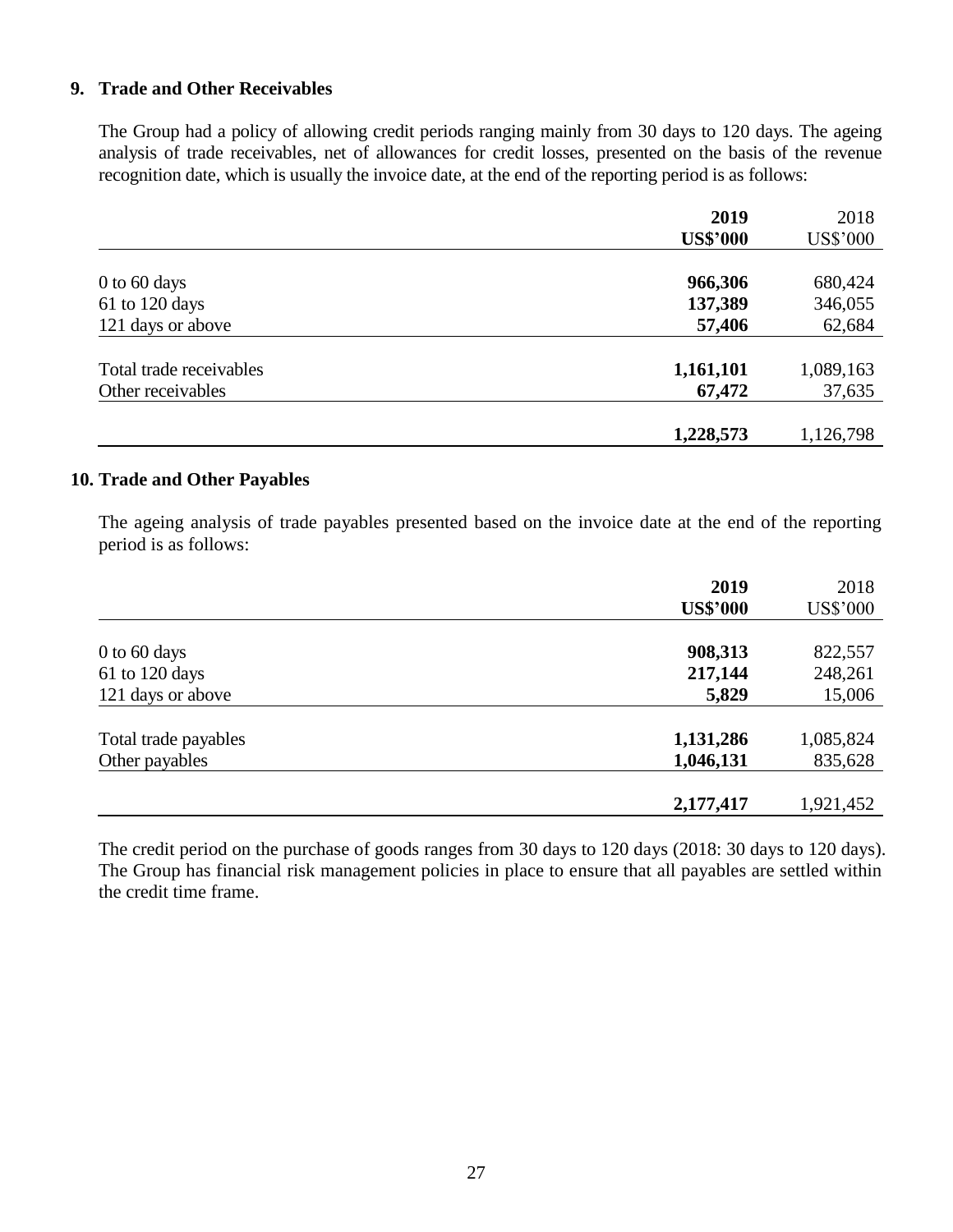### **11. Share Capital**

|                                                                        | 2019          | 2018          | 2019            | 2018     |
|------------------------------------------------------------------------|---------------|---------------|-----------------|----------|
|                                                                        | Number of     | Number of     | <b>US\$'000</b> | US\$'000 |
|                                                                        | shares        | shares        |                 |          |
| <b>Ordinary shares</b>                                                 |               |               |                 |          |
| <b>Authorized shares</b>                                               | 2,400,000,000 | 2,400,000,000 | N/A             | N/A      |
| Issued and fully paid:                                                 |               |               |                 |          |
| At the beginning of the year<br>Issue of shares upon exercise of share | 1,828,521,941 | 1,835,021,941 | 654,991         | 653,918  |
| options                                                                | 3,835,000     | 600,000       | 7,388           | 1,073    |
| Buy-back of shares                                                     | (2,350,000)   | (7,100,000)   |                 |          |
| At the end of the year                                                 | 1,830,006,941 | 1,828,521,941 | 662,379         | 654,991  |

During the year, the Company cancelled its own shares through the Stock Exchange as follows:

|                              |                 |                        |        | <b>Aggregate</b> |
|------------------------------|-----------------|------------------------|--------|------------------|
|                              | No. of ordinary | <b>Price per share</b> |        | consideration    |
|                              | shares          | <b>Highest</b>         | Lowest | paid             |
| <b>Month of cancellation</b> |                 | <b>HK\$</b>            | HK\$   | <b>US\$'000</b>  |
| January 2019                 | 2,350,000       | 43.00                  | 40.45  | 12,644           |

The shares bought back were settled and cancelled during the year. The consideration paid on the buy-back of the shares of approximately US\$12,644,000 was charged to retained profits.

### **12. Capital Commitments**

|                                                                                  | 2019<br><b>US\$'000</b> | 2018<br><b>US\$'000</b> |
|----------------------------------------------------------------------------------|-------------------------|-------------------------|
| Capital expenditure in respect of the acquisition of                             |                         |                         |
| property, plant and equipment contracted for but not                             |                         |                         |
| provided in the consolidated financial statements                                | 58,380                  | 119,350                 |
| 13. Contingent Liabilities                                                       |                         |                         |
|                                                                                  | 2019                    | 2018                    |
|                                                                                  | <b>US\$'000</b>         | <b>US\$'000</b>         |
| Guarantees given to banks in respect of credit facilities utilized by associates | 8,877                   | 8,877                   |